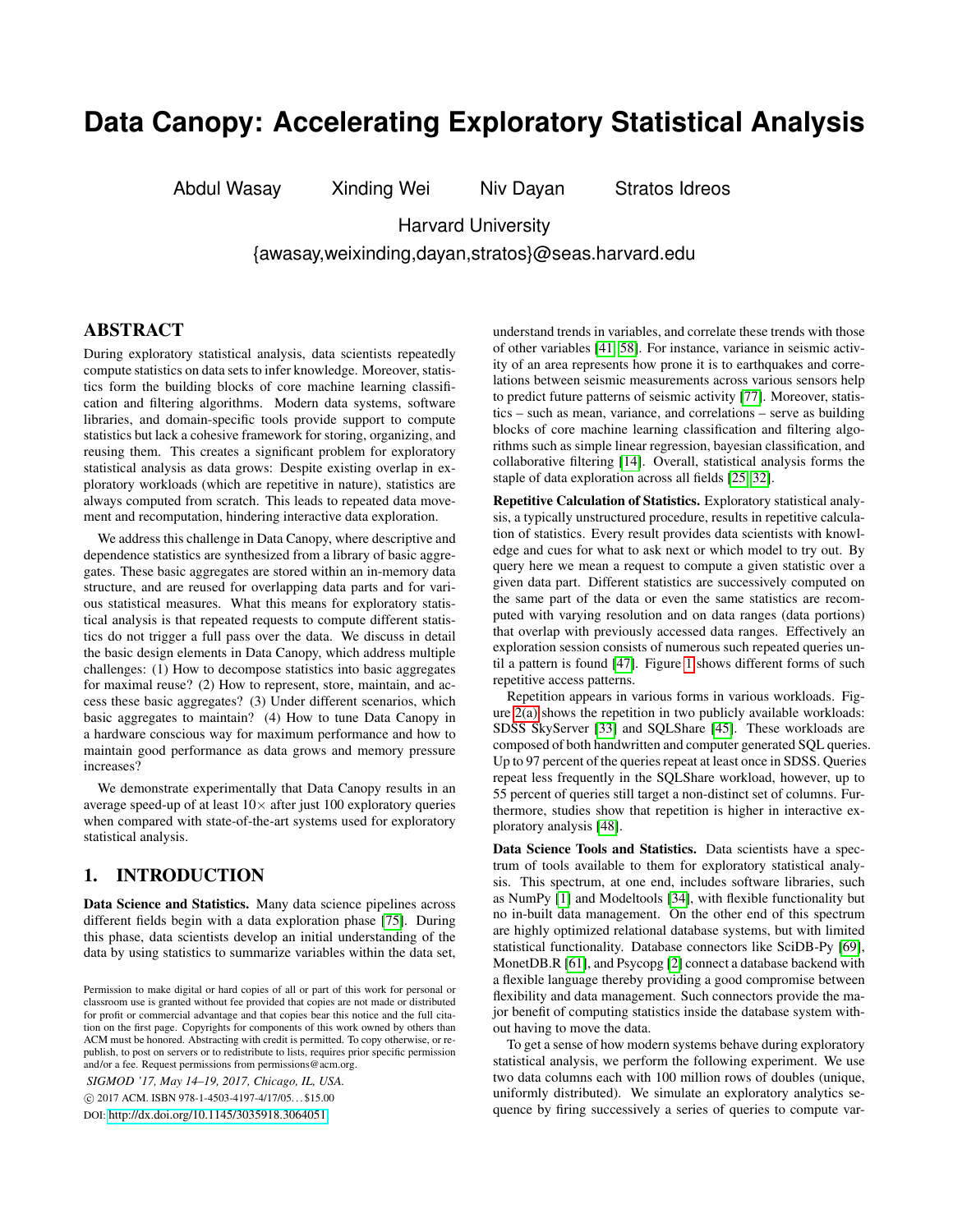<span id="page-1-0"></span>

<span id="page-1-1"></span>

(a) Exploratory workloads in the sciences exhibit high repetition in queries.

<span id="page-1-2"></span>(b) Existing systems used in exploratory statistical analysis do not reuse computation and data access across statistical queries (both top and bottom parts use the same *x*-axis).

NumPy (Python) XXXX Modeltools (R) ZZZZ MonteDB XXX

Figure 2: Data Canopy motivation: Existing systems always compute different statistical measures from scratch causing significant slowdown in the presence of repetitive exploratory workloads.

ious statistics. Results are shown in Figure [2\(b\)](#page-1-2) (the bottom part shows query response time and the top part shows the amount of data accessed; for MonetDB the statistics are computed inside the DBMS). The main observation is that as we fire more queries (as the *x*-axis evolves from left to right), all systems maintain a rather stable query response time; it fluctuates a bit depending on how computationally heavy each statistic is. Critically, this continues to hold even when, in the second half of the query sequence, we ask for exactly the same set of statistics again. This behavior is explained by the amount of data that each of these systems has to access (top part of Figure [2\(b\)\)](#page-1-2). It is the same for all systems as they touch the same data but the important point is that accesses accumulate as we ask for more statistics. In turn, what this means is that every time data scientists want to explore a new statistic, to understand a different property of the data set, they have to incur the overhead of going over the whole data again.

Lost Opportunities. Repetitive workloads, on one hand, and the absence of a cohesive framework to store and reuse statistics on the other hand, result in sub-optimal performance: (1) No matter the degree of overlap in workloads, existing systems and data science tools always compute statistics from scratch; (2) No central framework exists to opportunistically or preemptively collect statistical measures to speed up the process of exploratory statistical analysis; (3) User queries and machine learning algorithms, which, directly or indirectly, compute and use statistics cannot share computation and data access.

As data sets continue to grow, calculating statistics from scratch each time during interactive exploratory statistical analysis becomes intractable. For instance, in the Earthscope project, an array of four hundred sensors continuously records seismic activity around the US, which alone results in about eighty thousand unique correlations [\[77\]](#page-13-1). In addition, the fully-sequenced human genomic data, composed of over three billion base pairs per individual, is projected to outgrow our ability to analyze it by 2025. According to an estimate analyzing two billion genomes per year in parallel will require a processing speed of two genomes per CPU hour [\[72\]](#page-13-3), which already exceeds our current ability by three to four orders of magnitude [\[53\]](#page-12-11). Doing it repeatedly is completely unrealistic.

 $M_{\rm eqn}$ 

Data Canopy. In this paper, we take a step to address this problem by introducing Data Canopy. In Data Canopy statistics, alongside data, become first class objects within the data system. Data Canopy maintains a library of *basic aggregates* that can be used to synthesize statistics without repeatedly accessing base data. These basic aggregates, depending on the statistical measure being computed, can take multiple forms and can be reused in different ways. For instance, when computing standard deviation, Data Canopy stores the resulting basic aggregates: sum and sum of squares. The sum can later be reused to completely synthesize the mean and the sum of squares can later be reused as one of the ingredients for correlation coefficients across variables.

Individual basic aggregates within the library are computed and maintained at a granularity of a *chunk*. A chunk is the smallest portion of data (e.g., a collection of *k* contiguous values in a column) that Data Canopy maintains basic aggregates on. This allows reuse between queries that request statistics on overlapping or partially overlapping data. For instance, in a time series data set weekly correlations are synthesized from daily correlations. Also, in settings with limited amount of main memory, the chunk size can be used to adjust the tradeoff between memory requirement and the resolution of stored information.

Effectively, Data Canopy is a smart cache of the basic primitives of statistical measures. Data Canopy can be populated in different ways depending on the scenario: (1) In *offline* mode, Data Canopy is constructed over a specified part of the data set completely in advance; (2) In *online* mode, Data Canopy populates the library of basic aggregates incrementally online during query processing;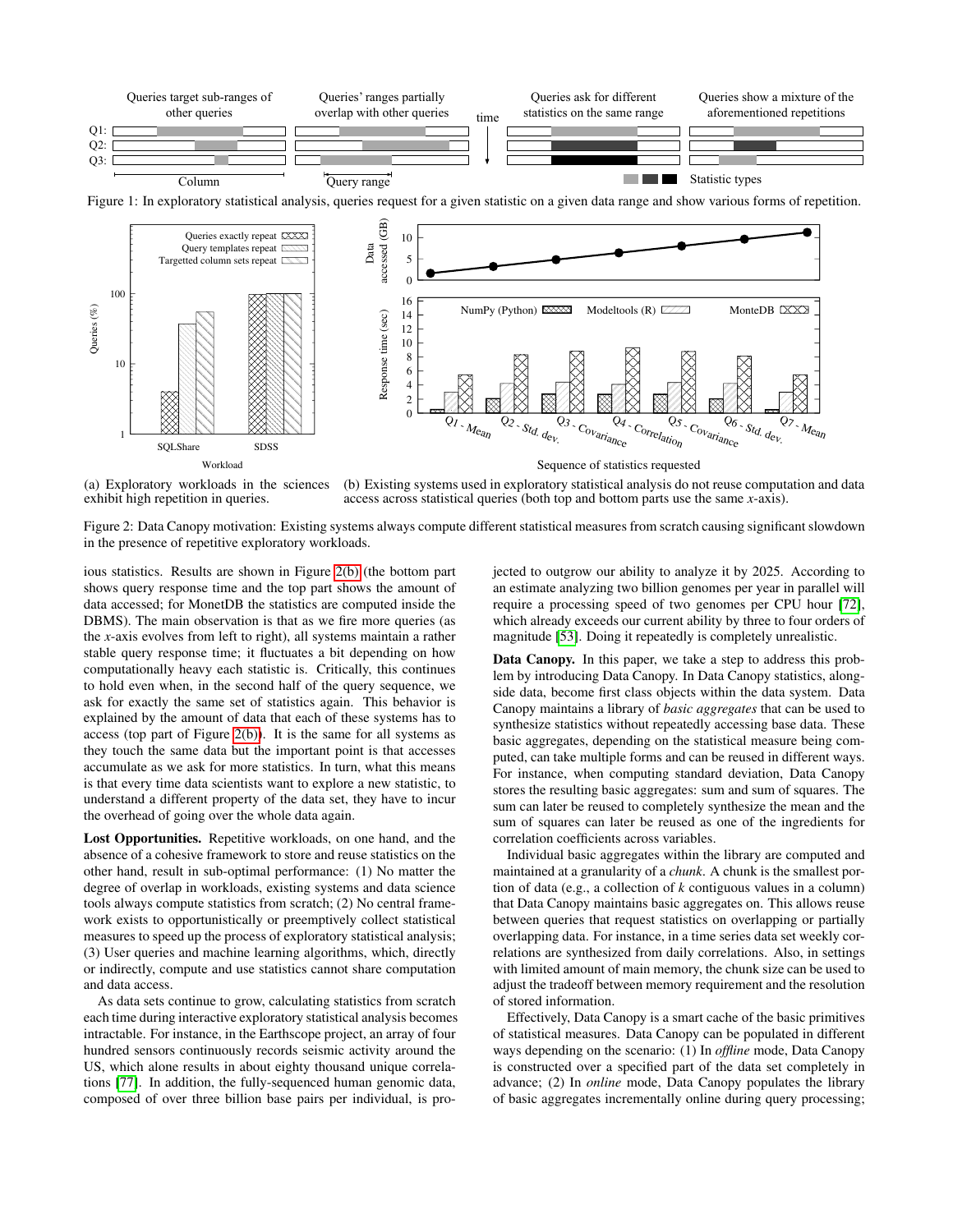<span id="page-2-0"></span>

Figure 3: An example of queries that can reuse computation and data access through Data Canopy.

(3) In *speculative* mode, Data Canopy speeds up the population of the library of basic aggregates by speculatively creating and maintaining additional basic aggregates in addition to those required by active queries.

Contributions. Our contributions are as follows:

- We demonstrate that existing systems used for exploratory statistical analysis cause redundant data movement, which becomes a bottleneck as data grows.
- We propose Data Canopy, a smart cache tailored for exploratory statistical analysis. It computes and caches the basic primitives of statistical measures and then it can synthesize results for future queries without having to repeatedly go back to base data.
- We discuss the design space of Data Canopy in detail. We show how to break up statistics into basic aggregates and maintain them at an optimal granularity that enables efficient synthesis of other statistics during query time.
- We show how to store and maintain basic aggregates in a way that provides logarithmic query time for queries over arbitrary data portions and allows Data Canopy to be built and updated incrementally.
- We develop policies for various core scenarios so that data scientists may use Data Canopy both offline, i.e, when there is time to let Data Canopy scan the data to precompute the library of basic aggregates, and online, i.e., when there is no time to devote to preparation. Data Canopy can also opportunistically compute basic aggregates during query processing to speed up future queries.
- We show how to achieve a hardware conscious tuning of the chunk size to optimize read performance and how to react to memory pressure as data grows.
- We demonstrate that Data Canopy results in a speed up of  $10\times$  in repetitive workloads compared to state-of-the-art systems currently used in exploratory statistical analysis.

#### <span id="page-2-2"></span>2. DATA CANOPY

We now present Data Canopy in detail. Data Canopy allows data scientists to perform exploratory statistical analysis without having to repeatedly scan the entire base data.

The main idea is that Data Canopy breaks statistics down to basic aggregates. It caches and manages a library of basic aggregates so that incoming queries may use it to synthesize different kinds of statistics. Data Canopy can compute the library of basic aggregates in a single offline pass over the data. For dynamic scenarios with little idle time, Data Canopy incrementally computes the library of basic aggregates during query processing.

#### 2.1 Example

First, we motivate and provide the core intuition of Data Canopy with an example before discussing the design. Consider the hourly temperature measurements collected by the National Centers for Environmental Information (NCEI) [\[3\]](#page-11-2). On this data set we build an instance of Data Canopy that is configured to work with three univariate statistics: mean, variance, and standard deviation. Figure [3](#page-2-0) shows how Data Canopy processes a series of queries over this data set without having to always check the base data.

*Query 1: The data scientist requests mean temperatures for each* day. Data Canopy is initially empty i.e., there are no basic aggregates to utilize. For this query Data Canopy has to access base data and compute the daily mean temperatures (using 24 observations for each calculation). Data Canopy takes this opportunity to compute and store two types of basic aggregates: (1) basic aggregates that are immediately needed to synthesize statistics for the current query, and (2) basic aggregates that are not immediately needed, but can be computed from accessed data and then reused by other statistics. These basic aggregates are always maintained at a fixed granularity of a chunk. For ease of presentation, the chunk size is set to 12 in this example, i.e., one chunk corresponds to twelve hours (in practice Data Canopy autotunes the chunk size as we will discuss later on). The basic aggregates resulting from this query are shown under Query 1 in Figure [3.](#page-2-0) For every chunk of size 12, Data Canopy stores the set of sums  $(t^s)$ , to be used for the current query, and the set of sums of squares  $(t^{ss})$ , that may be used by future queries (for example for standard deviation and variance).

*Query 2: The data scientist requests mean temperatures for each week.* This time the data scientist asks for the same statistic as requested in Query 1 but at a different granularity (weekly instead of daily). As shown under Query 2 in Figure [3,](#page-2-0) there is no need to access the base data again. Data Canopy already contains  $t^s$ , the sums of hourly temperatures for every 12 hours. It sums up 14 consecutive values of  $t^s$  to synthesize the result for each week.

*Query 3: The data scientist requests variances in temperature for every two weeks.* This time the data scientist asks for both a different statistical measure and at a different granularity (biweekly instead of weekly or daily). As shown under Query 3 in Figure [3,](#page-2-0) Data Canopy synthesizes statistics from basic aggregates, again, without accessing the base data. The variance of a set of observations *x* is given by Equation [1.](#page-2-1) Data Canopy thus uses  $t^s$  and  $t^{ss}$  to synthesize the result set  $r_3$  for this query.

<span id="page-2-1"></span>
$$
v_x = \left(\frac{1}{N} \sum_{i=1}^{N} x_i^2\right) - \left(\frac{1}{N} \sum_{i=1}^{N} x_i\right)^2
$$
 (1)

*Other Queries.* Similar to the above scenarios, once Data Canopy stores the set of sums  $t^s$  for every 12 hours, and the set of sums of squares  $t^{ss}$  for every 12 hours, it can reuse these basic aggregates in four different types of query scenarios: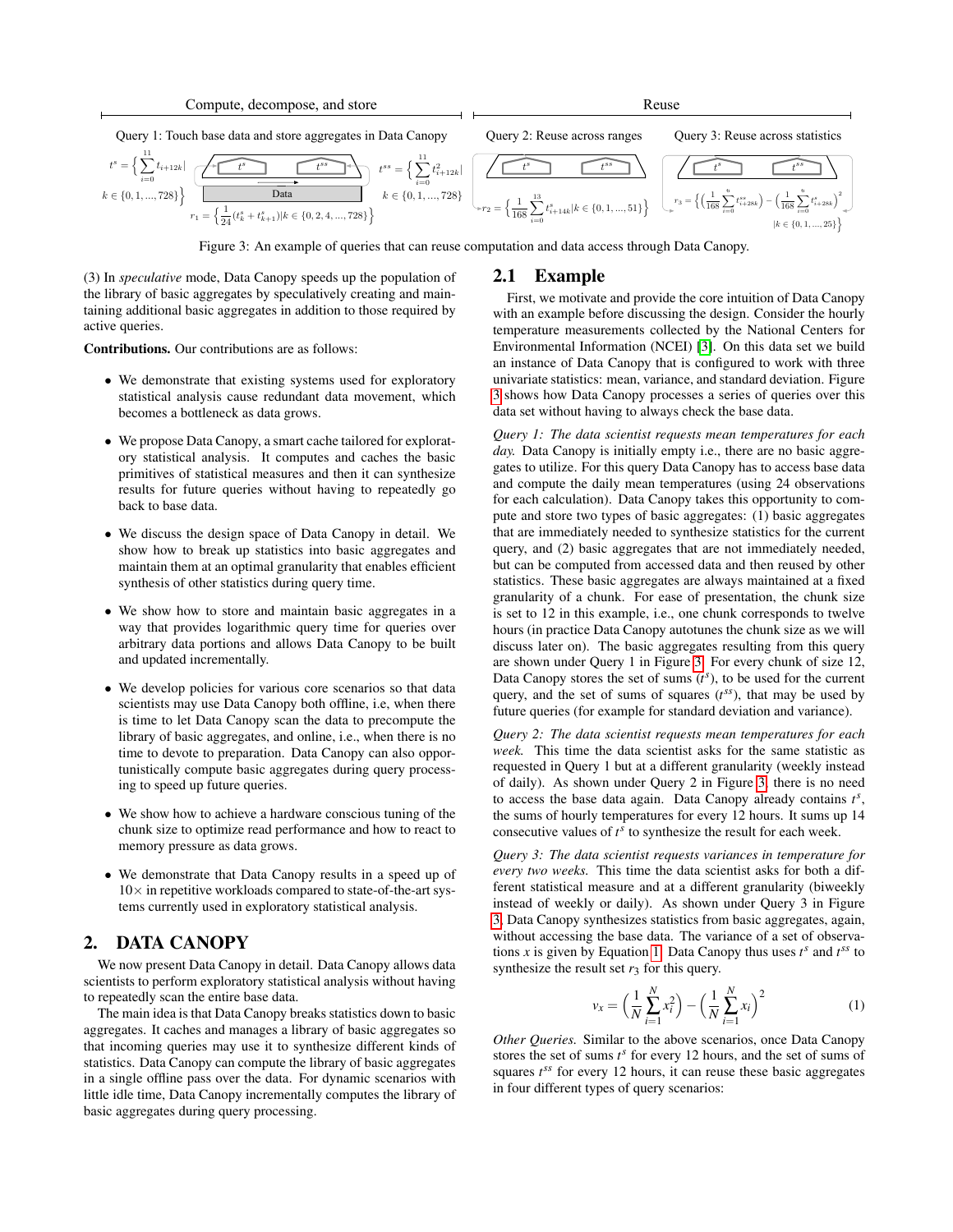<span id="page-3-0"></span>

| <b>Statistics</b>                  |                                                                                                                                              |          | <b>Basic Aggregates</b> |  |                         |          |  |
|------------------------------------|----------------------------------------------------------------------------------------------------------------------------------------------|----------|-------------------------|--|-------------------------|----------|--|
| <b>Type</b>                        | <b>Formula</b>                                                                                                                               | $\sum x$ | $\sum x^2$              |  | $\sum xy \mid \sum y^2$ | $\sum y$ |  |
| <b>Mean</b> ( $avg$ )              | $\Sigma x_i$<br>$\boldsymbol{n}$                                                                                                             |          |                         |  |                         |          |  |
| Root Mean Square (rms)             | $\frac{1}{n} \cdot \sum x^2$                                                                                                                 |          |                         |  |                         |          |  |
| Variance (var)                     | $\sum x_i^2 - n \cdot \text{avg}(x)^2$                                                                                                       |          |                         |  |                         |          |  |
| <b>Standard Deviation (std)</b>    | $\sum x_i^2 - n \cdot \text{avg}(x)^2$                                                                                                       |          |                         |  |                         |          |  |
| Sample Kurtosis (kur)              | $\frac{1}{n} \sum \left( \frac{x_i - \text{avg}(x)}{\text{std}(x)} \right)^4 - 3$                                                            |          |                         |  |                         |          |  |
| Sample Covariance (cov)            | $\frac{\sum x_i \cdot y_i}{\sum x_i} = \frac{\sum x_i \cdot \sum y_i}{\sum x_i}$                                                             |          |                         |  |                         |          |  |
| Simple Linear Regression $(s \ln)$ | $\frac{\text{cov}(x,y)}{\text{var}(x)}$ , avg $(x)$ , avg $(y)$                                                                              |          |                         |  |                         |          |  |
| Sample Correlation (corr)          | $n\cdot \sum x_i \cdot y_i - \sum x_i \cdot \sum y_i$<br>$\sqrt{n \cdot \sum x_i^2 - (\sum x_i)^2} \sqrt{n \cdot \sum y_i^2 - (\sum y_i)^2}$ |          |                         |  |                         |          |  |

Term Description *c* Number of columns *r* Number of rows *h* Number of chunks *s* Chunk size (bytes)  $v_d$  Record size (bytes)  $v_{st}$  ST node size (bytes)<br>  $\frac{4}{5}$  Cache line size (byte Cache line size (bytes) Table 2: Data Canopy terms.  $f_1(\tau_1)$ column



Table 1: Data Canopy synthesizes statistics from a library of basic aggregates.

- i. Across different data ranges: daily mean of the first three days, daily mean of the last four days, etc.
- ii. Across different data granularities: weekly mean, biweekly mean, etc.
- iii. Across different statistical measures: daily standard deviation, daily variance, etc.
- iv. Across any combinations of i, ii, and iii: weekly standard deviation, monthly variance, etc.

In the rest of this section, we discuss Data Canopy design concepts, data structures, and different policies that seamlessly enable the aforementioned degree of reuse.

#### 2.2 Design Concepts

We now describe the core design concepts in Data Canopy.

Data and Query Range. We will use the concepts of data and query range throughout our discussion. We define a data range as a set of consecutive data items from a column or a set of columns. A query range is the data range over which a query requests statistical measures.

Basic Aggregates. Data Canopy breaks statistical measures into basic primitives. We call those primitives basic aggregates. We define a basic aggregate over a data range as a value that is obtained by first performing a transformation  $\tau$  on every data item in that data range and then combining the results using an aggregation function *f*. Formally, for a given data range X, (with elements  $x_i$ ) a basic aggregate can be represented as  $f({\tau(x_i)})$ ). In our running example, sum of squares  $t^{ss}$  can be represented as  $f(\{\tau(x_i)\}) = \sum_i x_i^2$ , where  $\tau(x_i) = x_i^2$  and *f* is the sum function.

The transformation  $\tau$  can be any operation on an individual data item. However, the aggregation function *f* has to be commutative and associative i.e., we should be able to break down and combine basic aggregates between sub-ranges (partitions of the data range). Formally, for any partition  $\{X_1, X_2, \ldots, X_n\}$  of a data range *X*, the following should hold:

<span id="page-3-1"></span>
$$
f(X) = f(\{f(X_1), f(X_2) \dots f(X_n)\})
$$
 (2)

For instance, this property is satisfied by min, max, count, sum, and product functions on any given data range, whereas the median function does not satisfy this property.

Figure 4: Decomposing Statistics.

Decomposing Statistics. Data Canopy defines a statistic *S* over a data range  $X$  as a function  $F$  of different basic aggregates:

#### $S(X) = F({f(\tau({x_i}))})$

Figure [4](#page-3-0) shows how statistic S (with function F) is mapped to two basic aggregates. The rationale behind representing statistics as a function of basic aggregates is twofold: First, various statistical measures share – and can reuse – basic aggregates. For instance mean, variance, and standard deviation all require the basic aggregate of sum over the target data. Second, a given basic aggregate over a certain data range (as a result of the property in Equation [2\)](#page-3-1) can be further decomposed into sub-ranges. These sub-ranges can be combined together to synthesize that basic aggregate over any data range that contains those sub-ranges.

Table [1](#page-3-0) shows how Data Canopy breaks down a set of widely used descriptive and dependence statistics into five basic aggregates. Effectively, Data Canopy is a smart cache. An alternative approach could be that we cache the result values of each individual statistic. However, we then lose the ability to reuse computation and data access between different statistics, despite clear overlaps. For instance, if instead of caching each of the basic aggregates corresponding to correlation, we cached just the final value, we will not be able to use that value to synthesize any of the other statistical measures mentioned in Table [1.](#page-3-0) Instead, we would have to access the data set again to compute the individual statistics.

In addition to the examples in Table [1,](#page-3-0) geometric mean  $(\tau(x))$  $x, f(X) = \prod_i x_i$ , harmonic mean  $(\tau(x)) = \frac{1}{x}, f(X) = \sum_i x_i$  and other descriptive and dependence statistics can be synthesized from basic aggregates. Over 90 percent of statistics supported by NumPy and SciPy [\[1\]](#page-11-0), and over 75 percent of statistics supported by Wolfram [\[7\]](#page-11-3) (a popular mathematical computational language) can be expressed in the aforementioned form i.e., they can be decomposed and expressed in terms of  $\tau$ ,  $f$ , and  $F$ .

Chunks. Data Canopy maintains basic aggregates at the granularity of a chunk – a logical partition of data that comprises of consecutive values from a data column. For every chunk, Data Canopy maintains a single value per basic aggregate type. In our example of hourly temperature data, a chunk size of 12 implies that for every statistical measure that Data Canopy computes, it caches each of the resulting basic aggregates over every 12 data values. This concept of chunk is essential to how Data Canopy enables reuse –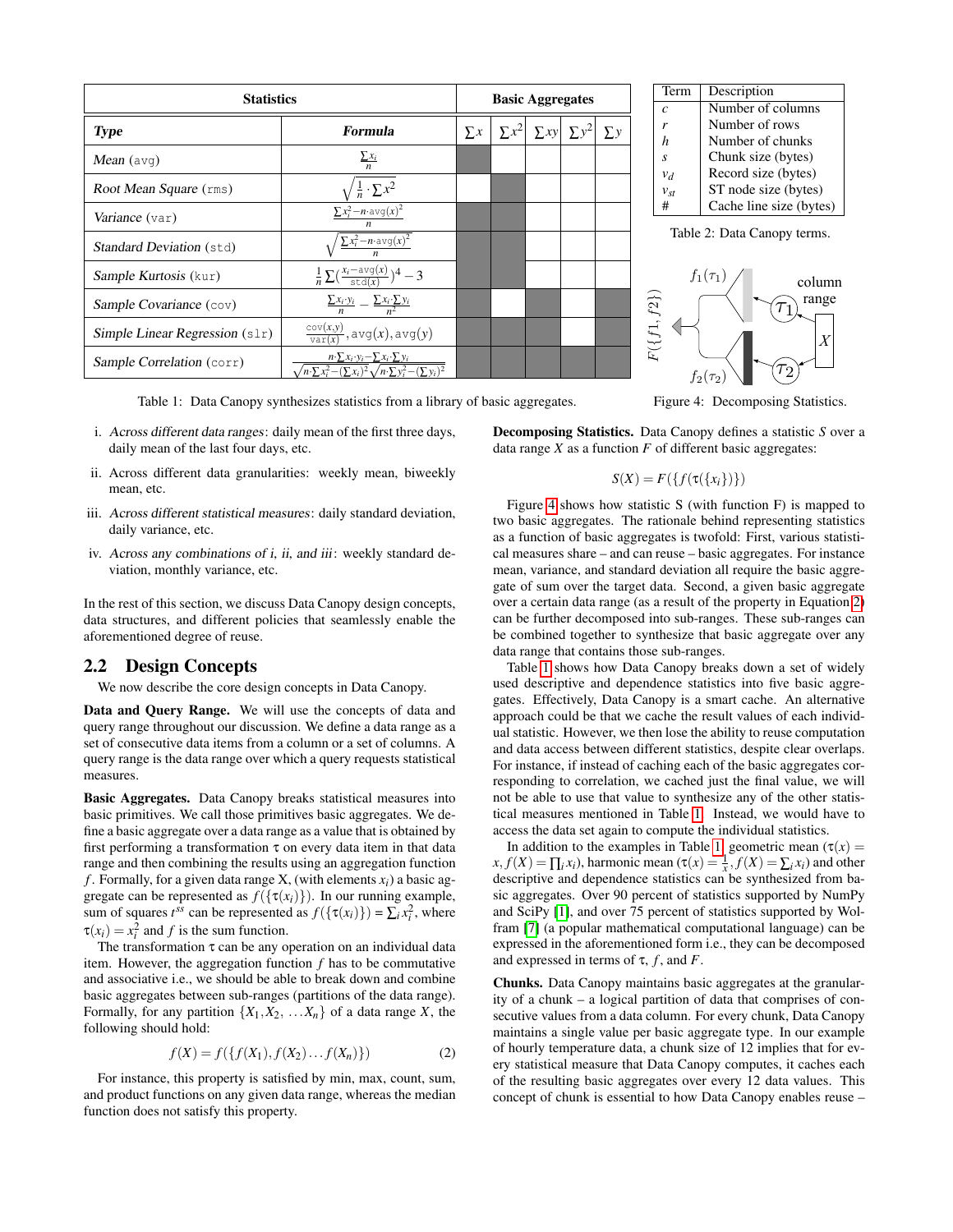<span id="page-4-0"></span>

| Options                 | Memory                                  | Query/Update               |
|-------------------------|-----------------------------------------|----------------------------|
| ST per Data Canopy      | $2 \cdot b \cdot c \cdot h - 1$         | $O(log b \cdot c \cdot h)$ |
| ST per column           | $2 \cdot b \cdot c \cdot h - c$         | $O(log b \cdot h)$         |
| ST per statistic        | $2 \cdot b \cdot c \cdot h - s$         | $O(log c \cdot h)$         |
| ST per column per stat. | $2 \cdot b \cdot c \cdot h - b \cdot c$ | O(log h)                   |

Table 3: Memory, access, and update cost of different configurations of segment trees (ST) storing *b* basic aggregates. The configuration used by Data Canopy (bottom) has the lowest query cost and memory usage.

reducing repeated data access – between different queries during exploratory statistical analysis.

As a result of chunking, queries of any data range larger than the chunk size can be synthesized directly from basic aggregates. Even in cases when the query range does not exactly align with the chunks, Data Canopy only needs to scan at most the two chunks at the edges of the requested query range. In a similar fashion, queries having partial range overlaps with previously computed chunks can also reuse basic aggregates. Mapping this concept to our running example, weekly and yearly variances in temperature can be synthesized from daily aggregates. Also, a query that requests the mean temperature over the last three weeks of a month, can reuse overlapping basic aggregates corresponding to the first two weeks.

Overall. Data Canopy is able to reuse previously computed basic aggregates to synthesize a wide set of statistics. As a concrete example, by storing just two basic aggregates of sum and sum of squares over five chunks in ten columns (a total of 100 values), Data Canopy can reuse this information across queries that target 2 <sup>5</sup> possible combinations of chunks and request for up to four statistical measures – mean, variance, root mean square, and standard deviation – over any of these ten columns.

#### 2.3 Data Structure

Data Canopy uses a set of segment trees to store basic aggregates. Segment trees support efficient aggregate queries over a data range without the need to access individual data items [\[26,](#page-12-12) [67\]](#page-13-4). This property is satisfied by storing, at every parent node, an aggregate of its two children. Segment trees in Data Canopy are implemented as binary trees. The Data Canopy catalog implemented as a hash table stores pointers to all segment trees.

Segment trees are well-suited as a data structure for Data Canopy. This is because to synthesize queries that request for statistics over a data range, Data Canopy only needs aggregates over chunks that fall within that data range, and not their actual values. Consider Query 1 in our running example. Data Canopy stores basic aggregates over 12 values (daily basic aggregates). A query that requests weekly standard deviation only needs sum and sum of squares over 14 consecutive basic aggregates, and not their actual values. This way, Data Canopy can synthesize statistics in time complexity which is logarithmic in the number of chunks involved.

Data Structure Configuration. For every basic aggregate kept for every column, Data Canopy maintains a separate segment tree. Every leaf of this segment tree stores a basic aggregate value corresponding to a chunk. An example layout of the Data Canopy data structure over a single column is shown in Figure [5.](#page-5-0) In this example, Data Canopy holds two basic aggregates (sum and sum of squares), using two separate segment trees, one for each basic aggregate.

By having a separate set of segment trees for every column, we ensure that the internal nodes of each segment tree contain no surplus nodes (i.e., those that maintain aggregates across columns or across statistical measures). As a result, the overall memory requirement of Data Canopy as well as the size of the individual segment trees is minimized. Also, since range queries are localized to a single column or a set of columns (for multivariate statistics) instead of the entire data set, we only have to search through a subset of the total segment trees, instead of one big segment tree corresponding to the entire data set. This arrangement still allows a data scientist or application to request for individual statistics and combine them in ways that make sense according to the domain and the data set. A comparison of the memory requirement and query cost of various possible configurations of segment trees is provided in Table [3.](#page-4-0) The configuration used in Data Canopy (bottom row of Table [3\)](#page-4-0) has the lowest query cost and memory usage.

Flexibility. The separation of segment trees allows for maximum flexibility in dynamic and exploratory workloads. There is no need to construct or even allocate memory for the entire Data Canopy in advance. Instead, Data Canopy can easily be extended, by adding new segment trees, to cater for new columns or new basic aggregates.

Parallelism. The construction of Data Canopy can be aggressively parallelized as the process of calculating basic aggregates and storing them is an embarrassingly parallel one. To construct a univariate Data Canopy, the columns can be divided between the number of available hardware threads. Similarly, when constructing a multivariate Data Canopy, the segment trees for every combination of the columns can be built independently.

#### 2.4 Operation Modes

Depending on hardware properties, data size, and latency requirements, Data Canopy can operate in one of three modes: *offline, online,* and *speculative*.

Offline. In the offline mode, Data Canopy is built in advance. This mode is useful when users know the data and statistical measures of interest a priori and they can also wait until Data Canopy is built before they pose their first query. The offline mode builds the library of basic aggregates fully for a set of rows, columns, and statistical measures specified by the user.

Online. In the online mode Data Canopy populates the library of basic aggregates incrementally online during query processing. For every incoming query, Data Canopy generates and caches the basic aggregates needed for this query if they do not already exist in the library. As more queries are being processed, the library of basic aggregates becomes more and more complete and can reduce data access costs for future queries with higher probability.

The online mode can be combined with the offline mode. For example, a user may generate any portion of the Data Canopy for any part of the data offline (or generate as much as idle time allows) and then during query processing, Data Canopy operates in online mode to fill in the rest of the missing pieces.

Speculative. In the speculative mode, Data Canopy takes full advantage of moving the data through the memory hierarchy to generate more knowledge than what is strictly needed for the active query. Every time it scans any part of the data set to answer a query, it builds segment trees for all univariate statistics. We show that this imposes a modest CPU and memory overhead for the current query, and Data Canopy potentially avoids having to rescan the data for future queries for other statistics – trading a modest CPU and memory overhead now for I/O benefits later on. For example, when Data Canopy answers a mean query in speculative mode, it also builds a segment tree for sum of squares so that it is possible to later efficiently synthesize the variance and standard deviation.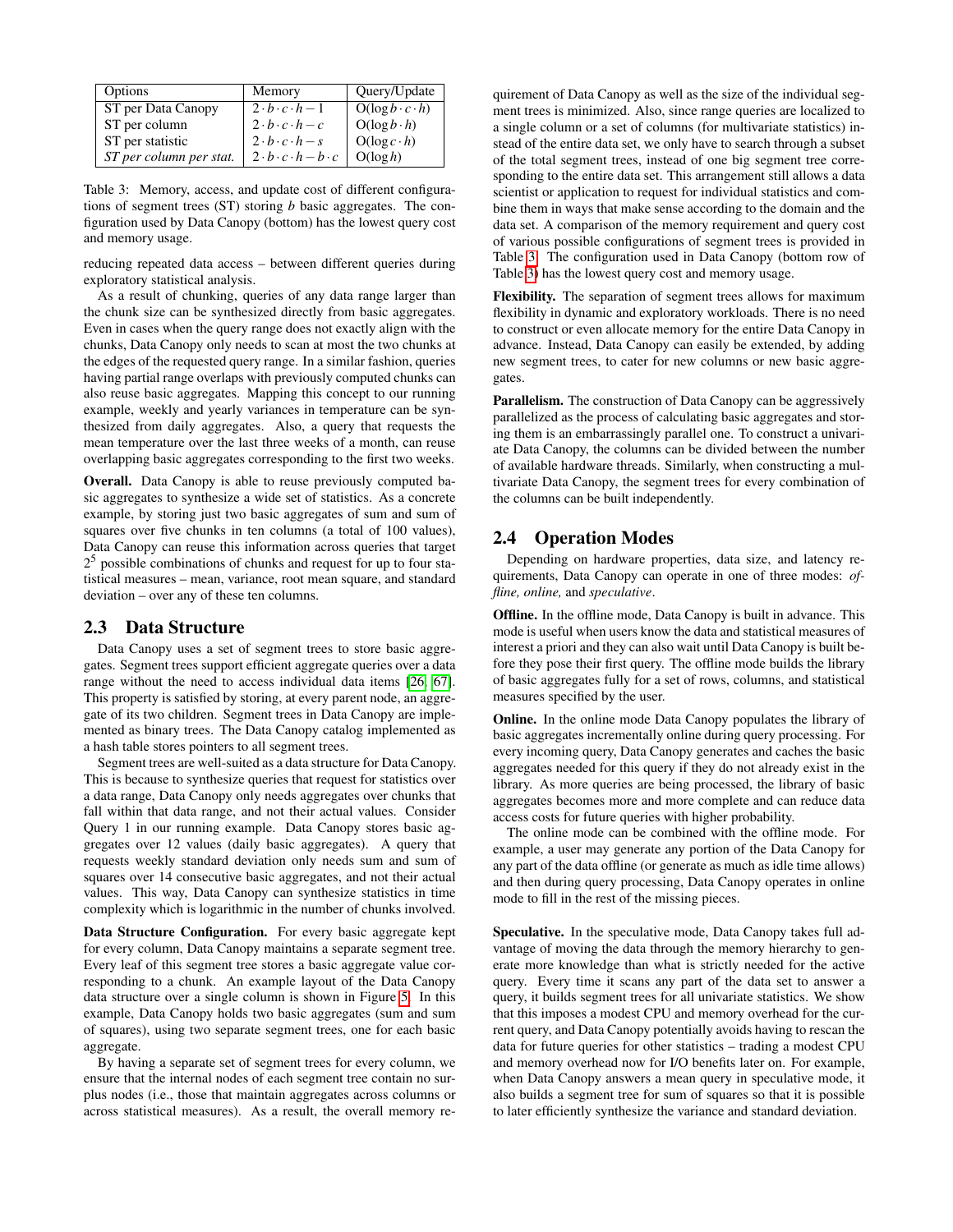<span id="page-5-0"></span>

Figure 5: Example of the Data Canopy data structure with two segment trees (ST) and a chunk size of three.

#### StatMapper Find ST Result  $S$   $\Box$  $F, \{f(\tau)$  $*F$  $f_1(\tau_1) \cdots f_k(\tau_k)$ β  ${C}$  ${C}$ Recipe Offline Chunk DC data structure range  $c_s$   $\overrightarrow{c_s}$   $c_e$  $R_s, R_e$  $[c_s, c_e]$ , R Policy Speculate *(Online* RDC Query  $R_{\text{a}}$  Plan  $\overline{R}$  $R_s$ Data Range Mapper  $R_d$   $R_{DC}$ Mapping the range of a query to a set of chunks and the Based on the query and the policy, probing the DC

requested statistic to a set of basic aggregates. data structure and materializing missing chunks

Figure 6: The lifecycle of a statistical query in Data Canopy.

# 2.5 Query Processing

We now explain how Data Canopy uses its library of basic aggregates to synthesize the results of statistical queries. We use terms from Table [2.](#page-3-0)

**Query.** In Data Canopy, a query is defined by the set  $Q = \{ \{C \}, \}$  $[R_s, R_e), S\}$ , where  $\{C\}$  is the set of columns targeted by the query; *Rs* and *Re* define the query range i.e., the two positions on the column set *C* on which a statistic is requested; and *S* is the statistical measure to be computed. From our running example, Query 2 (mean temperature for the third week) can be represented as  $Q_t$  =  ${C_t}$ , [336, 504), *mean*}. Figure [6](#page-5-0) depicts the steps taken to process a query. The first step is to convert the query into a plan. To achieve this, the query range is mapped to a range of chunks, and the statistical measure is mapped to a set of basic aggregates.

Mapping Query Range to Chunks. Data Canopy first maps the query range  $[R_s, R_e)$  to a set of chunks  $[c_s, c_e]$ , such that the whole query range is covered. This process is depicted on the left side of Figure [6,](#page-5-0) where the query range (shown in black and grey) is mapped to the corresponding chunks. Given the mapping, we can now distinguish between two parts of the query range. The first part of the query range  $R_{DC}$  (shown in grey) aligns perfectly with the boundaries of the existing chunks. In this case, Data Canopy can fully use the basic aggregates of these chunks to synthesize the result. The second part of the query range  $R_d$  (shown in black) at the two end-points of the query range might or might not align with the existing chunks. Data Canopy has to scan the two chunks at the end-points of the query range to compute basic aggregates for *Rd*. We call this part of the query range that always requires access to base data the residual range. When Data Canopy operates in online mode, it may be that it has to access more than two chunks so as to populate any missing chunks in any part of the query range, not just at the end points.

Mapping Statistic to Basic Aggregates. The next step is to map the requested statistical measure *S* to the corresponding set of basic aggregates  $\{f(\tau)\}\$ and a function *F* to combine these basic aggregates. This is achieved by the *StatMapper* as shown in Figure [6.](#page-5-0) For every statistical measure supported by Data Canopy, the StatMapper stores a complete *recipe* to synthesize that statistic from basic aggregates.

The StatMapper is implemented as a hash table, where the keys are identifiers of statistical measures and each key corresponds to a recipe. The recipe is a data structure that contains a list of basic aggregates  $\{f(\{\tau\})\}$  required to synthesize the statistical measure *S* as well as a pointer to a function that operates on and combines the basic aggregates as defined by *F*. Overall, Data Canopy converts a query *Q* into a plan *P*, making the following set of mappings:

$$
{\{C\}, [R_s, R_e), S\} \rightarrow {\{C\}, [c_s, c_e], R_d, \{f({\{\tau\}})\}, F\}}
$$

Evaluating the Plan. The plan is passed on to the evaluation engine, where the result is synthesized based on the current policy and state of Data Canopy (right side of Figure [6\)](#page-5-0).

If Data Canopy is operating in the offline mode, all basic aggregates have been precomputed and there is no need to touch the base data except to evaluate the residual range  $R_d$ . In this mode no new basic aggregates are added as a result of query processing. In the online and the speculative mode, some of the required basic aggregates (for some chunks) might not be computed and stored already. In such cases, Data Canopy accesses base data to evaluate basic aggregates on those chunks, and they are stored in Data Canopy. Finally, when all basic aggregates required for the current query are fetched and/or materialized, they are passed to function *F* to generate the result.

#### 2.6 Analyzing Query Cost

We formalize the cost of answering a query when both Data Canopy and data fit in memory (we model the out-of-memory cost in [§2.8\)](#page-7-0). This cost is modeled in terms of the amount of data accessed (cache lines).

We consider a query *q* for a statistic *S* over a data range. The statistic *S* is defined over *k* different columns, and it is composed of *b* total basic aggregates i.e., it accesses *b* segment trees. For instance, in the case of a variance query,  $b = 2$  (sum and sum of squares) and  $k = 1$  (univariate statistic), whereas for a correlation query  $b = 5$  (sum and sum of squares of both columns and sum of products) and  $k = 2$  (bivariate statistic).

Let  $C_{syn}$  be the cost of answering query  $q$ . This cost is divided in two parts: (1) probing *b* segment trees, and (2) scanning the residual ranges of *k* columns. We denote these costs as  $C_{st}$  and  $C_r$ respectively. The total cost is:

$$
C_{syn} = C_{st} + C_r
$$

First, we model *Cst* . To answer a query q, Data Canopy traverses *b* segment trees. The number of leaves in each segment tree is  $\frac{r \cdot v_d}{s}$ , where *r* is the number of rows,  $v_d$  is the record size (in bytes), and *s* is the chunk size (in bytes). Moreover, the cost of probing a segment tree with *n* leaves is at most 2log*n* cache line reads [\[85\]](#page-13-5) (as a node fits in a cache line). Hence, we can express  $C_{st}$  as follows:

<span id="page-5-1"></span>
$$
C_{st} = 2 \cdot b \cdot \log_2\left(\frac{r \cdot v_d}{s}\right) \tag{3}
$$

We now model  $C_r$ . A query on  $k$  columns has to scan at most 2*k* chunks i.e., at the end points of the query range. The cost of scanning a chunk is  $\frac{s}{\#}$ . We get the following formula for  $C_r$ :

<span id="page-5-2"></span>
$$
C_r = \frac{2 \cdot k \cdot s}{\#} \tag{4}
$$

Using Equation [3](#page-5-1) and [4,](#page-5-2) the total query cost becomes:

<span id="page-5-3"></span>
$$
C_{syn} = \frac{2 \cdot k \cdot s}{\#} + 2 \cdot b \cdot \log_2\left(\frac{r \cdot v_d}{s}\right) \tag{5}
$$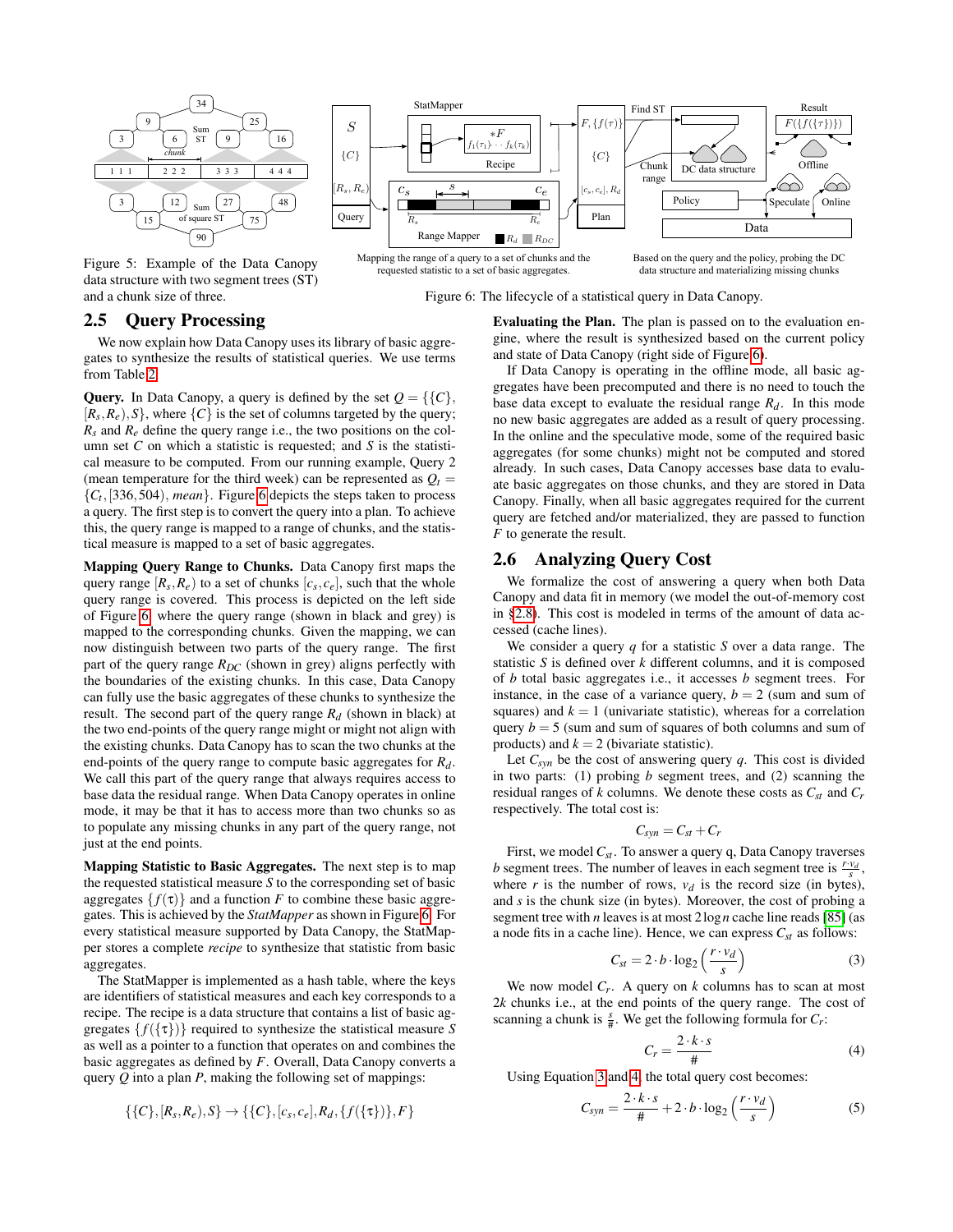<span id="page-6-1"></span>

Figure 7: As the number of rows in the data Figure 8: Query cost, a convex function of the Figure 9: For each query, Data Canopy set increases, a greater proportion of the total chunk size, is minimized at the optimal chunk traverses the optimal depth *dq* of the queries is answered through basic aggregates. size  $s_o$ . Here #=64B, *b*=5, and *k*=2,  $s_o$  = 220B.

For simplicity of presentation, here we do not distinguish between the cost of a cache miss (traversing the linked segment trees) and a cache hit (scanning a sequential residual range). We study the effects of these hardware dependent parameters when we tune and verify the chunk size in Appendix [E.](#page-11-4)

Synthesize or Scan. For queries with a small range, Data Canopy directly scans the data if this results in a smaller query cost compared to traversing the segment trees and synthesizing the answer. We describe below how this optimization decision is made.

The cost of scanning the full query range of size *R*, *Cscan* can be expressed as:

<span id="page-6-0"></span>
$$
C_{scan} = \frac{R \cdot v_d}{\#} \tag{6}
$$

Now we calculate the boundary query range size *Rb*, where*Cscan* becomes equal to  $C_{syn}$ . Below  $R_b$ , answering the query by scanning the complete query range is faster than synthesizing it from basic aggregates. Using Equation [5](#page-5-3) and [6,](#page-6-0) we get:

<span id="page-6-2"></span>
$$
R_b = \frac{2 \cdot k \cdot s}{v_d} + \frac{2}{v_d} \cdot \# \cdot b \cdot \log_2\left(\frac{r \cdot v_d}{s}\right) \tag{7}
$$

Data Canopy answers a query with range size *R* from basic aggregates when  $R > R_b$ , otherwise it answers the query by scanning the full query range. Figure [7](#page-6-1) shows how  $R_b$  (as a percentage of the number of rows  $r$ ) decreases as  $r$  increases. This shows that as the number of rows in the data set increases a greater proportion of total queries is answered through basic aggregates. Here  $# = 64B$ ,  $b = 5, k = 2, \text{ and } v_d = 4B.$ 

#### <span id="page-6-4"></span>2.7 Selecting the Chunk Size

We now explain how Data Canopy selects the chunk size so as to optimize query performance.

Optimal Chunk Size. The chunk size has opposite effects on the cost of scanning the residual range *Cr* and the cost of traversing segment trees  $C_{st}$ . Increasing the chunk size, results in an increase of *Cr* as the residual range increases. On the other hand, increasing the chunk size decreases  $C_{st}$  as the size of segment trees shrinks. As a result, *Csyn* is a convex function of the chunk size and has a global minimum i.e., there is an optimal chunk size  $s<sub>o</sub>$  that optimizes overall query performance. The convex behavior of the query cost is shown in Figure [8](#page-6-1) ( $# = 64B$ ,  $b = 5$ ,  $k = 2$ ). To obtain a closed-form expression for the optimal chunk size *so*, we differentiate *Csyn* with respect to s and equate the derivative to zero:

<span id="page-6-3"></span>
$$
s_o = \frac{b \cdot \#}{k \cdot \ln 2} \tag{8}
$$

The optimal chunk size *so* depends only on properties of the hardware (i.e., cache line size) and the type of requested statistic (i.e., the ratio between the number of segment trees and the columns



segment trees.

that are scanned for the residual range). This is because the optimal chunk size strikes a balance between the number of cache lines accessed when scanning the base data (for the residual range) and when traversing the segment trees.

**Optimal Chunk Size and**  $R_b$ **. Observe from Equation [7](#page-6-2) that**  $s$  **<**  $R_b$ ,  $\forall r \geq s$ . In other words, any chunk size (including the optimal chunk size  $s_o$ ) is always smaller than the boundary range size  $R_b$ below which a given query is answered by scanning the range. A corollary of this observation is that independent of the workload the chunk size should not be below *so*. This is because Data Canopy will answer any query with a smaller range size than *so* by directly scanning the range instead of traversing the segment trees (because this is faster i.e., it incurs fewer cache line reads).

Selecting the Chunk Size. By default, Data Canopy sets the chunk size  $s_{DC}$  to the lowest value of the ratio  $\frac{b}{k}$ . This value is 1 (for  $b=k=1$ ) and allows Data Canopy to store just enough information (enough depth in the segment trees) to be optimal for queries that access the least amount of segment trees (e.g., mean, max, min etc.). Hence, to set the default chunk size, Data Canopy needs no prior knowledge of the workload or the data.

Workload Adaptivity. To ensure optimal performance for queries with  $\frac{b}{k} > 1$  (i.e., those that access more than one segment trees), Data Canopy makes an adaptive decision and traverses shorter paths in the segment trees. This strategy is shown visually in Figure [9.](#page-6-1) Given a query *q*, Data Canopy analytically computes the optimal chunk size for this query  $s_q$  using Equation [8.](#page-6-3) Then it calculates the optimal depth of the segment tree for *q*:

$$
d_q = \log_2\left(\frac{r \cdot v_d}{s_q}\right)
$$

Data Canopy goes only as deep as  $d_q$  in the segment trees, and then scans the residual range (now up to a size of  $2 \cdot k \cdot s_q$ ). This strategy ensures that each query achieves optimal performance by minimizing the data (cache lines) it has to read.

Overall, Data Canopy builds segment trees with a chunk size that guarantees optimality for queries that need to access a single segment tree only (i.e., *dmax*) and can afford to do more cache misses going all the way to the leaves of the segment tree. For queries that will access more segment trees, though, (and thus they will incur more cache misses) Data Canopy adaptively gets out of the segment tree traversal sooner (i.e., at  $d_q$ ) reverting on sequentially scanning more data chunks and thus achieving an optimal balance tailored to each individual query. This optimization comes from the fact that segment trees are binary trees and every node we read when traversing the tree leads to a cache miss. As such there is a point when reading a cache line full of useful data (when scanning data chunks) becomes better than traversing a binary tree. Other directions, one may explore here, as alternatives to the optimization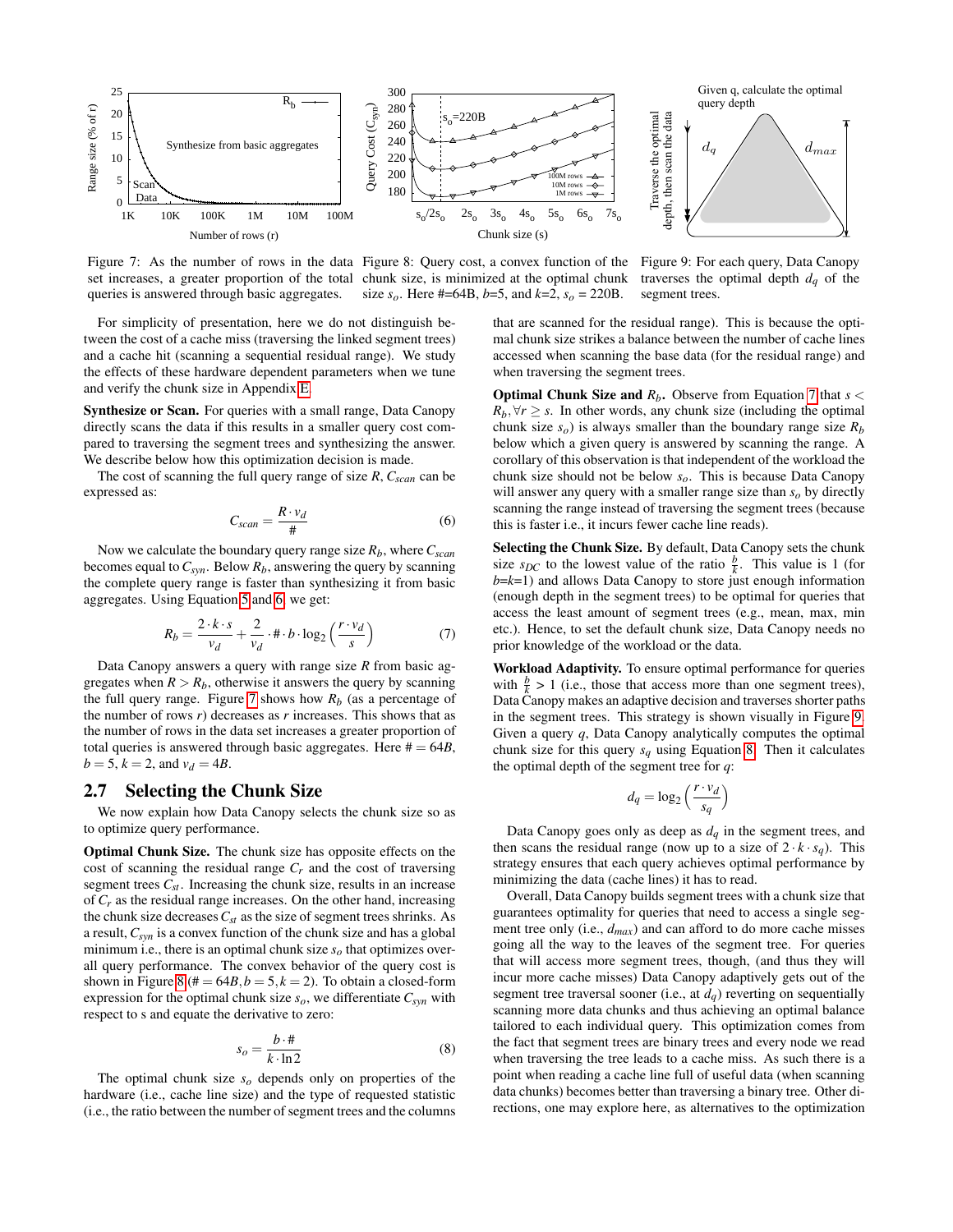we propose, is the study of a more cache conscious layout of the segment trees where every cache miss would bring a cache line full of useful tree data.

Memory Requirement. Data Canopy's memory requirement depends on: (i) the types of statistical measure it maintains, (ii) the chunk size, and (iii) the data size. For a given set of statistics *S*, we define the Data Canopy footprint  $\mathcal{F}(S)$  as the number of segment trees per column required to synthesize  $S$  on the entire data set<sup>[1](#page-7-1)</sup>. The size (in bytes) of a full segment tree with the optimal chunk size  $s_o$  and node size  $v_{st}$  is given by  $v_{st} \cdot (2 \cdot \frac{r \cdot v_d}{s_o} - 1)$ . Hence, the total size of a complete Data Canopy (in bytes) on  $c$  columns is:

$$
|DC(S)| = c \cdot v_{st} \cdot (2 \cdot \frac{r \cdot v_d}{s} - 1) \cdot \mathscr{F}(S)
$$
 (9)

### <span id="page-7-0"></span>2.8 Out-of-Memory Processing

Now we introduce a three-phase eviction policy that maintains good performance guarantees as the data size and the size of Data Canopy exceeds main memory capacity. The high level idea is that Data Canopy maintains a cache of data pages, which are evicted when there is memory pressure and reloaded if needed. Similarly, parts of Data Canopy are also evicted and reloaded if needed. This policy captures both the case when data does not fit in memory and the case when Data Canopy does not fit in memory.

Phase 1. During the first phase, as main memory runs out, Data Canopy shrinks horizontally by removing one layer of leaf nodes from every segment tree in a round-robin fashion. This is equivalent to doubling the chunk size. Both data and Data Canopy still fit in main memory, and so the system maintains good performance (i.e., query processing is in the order of hundreds of microseconds). If there is more memory pressure and the chunk size exceeds the size of a page (4KB to 64KB), Data Canopy stops shrinking and moves on to Phase 2.

Phase 2. During Phase 2, Data Canopy maintains data pages in memory only as a cache of frequently accessed data. It evicts data pages from main memory using an LRU policy. Query cost remains low since each query has to touch at most 2*k* pages to scan the residual range, where *k* is the number of columns referenced by a query. For example, a correlation query needs to access at most two columns and thus touches at most four pages, which takes approximately 40 ms on modern disks. Moreover, for frequently accessed chunks, the cache prevents a query from going to disk.

Phase 3. In the extreme case, when none of the data can fit in memory, we reach the scenario, where parts of Data Canopy also need to be evicted. In this case, Data Canopy evicts whole segment trees using an LRU policy. These segment trees are spilled to disk and reloaded if needed. To make it easy when reloading segment trees from disk that may refer to potentially dirty chunks (updated), we keep an in-memory bit vector for each segment tree, which marks dirty chunks (1 bit per chunk). If memory pressure continues, bit vectors are also dropped along with the on-disk segment trees.

Offline Mode and Memory Pressure. When Data Canopy is set to offline mode it is given a set of data (row and columns) and a set of statistics to be precomputed. Data Canopy first computes the overall memory footprint that the resulting structure will have and if it exceeds available memory, Data Canopy has to operate immediately in Phase 3. Before doing so, Data Canopy first gives the user a warning and option if they want to reduce the amount of data or statistics to be included so that it fits in the memory budget. Otherwise, Data Canopy proceeds in Phase 3.

<span id="page-7-2"></span>

Figure 10: Data Canopy adaptively handles new data (rows).

# 2.9 Updates

We now discuss how Data Canopy handles insertions, updates, and deletes. Data Canopy handles updates incrementally to avoid overheads during online exploration.

Inserting Rows. When new rows are inserted and the new total number of rows exceeds the existing capacity of Data Canopy, then Data Canopy needs to expand. It does so by doubling the capacity of its segment trees without doubling the size immediately. This means that a root is added in each segment tree with the previous root as a left child and a new empty right child (and subtree). This results in effectively no immediate memory overhead. Data Canopy then populates the new right sub-tree adaptively only when and if the new rows are queried. This process is shown in Figure [10.](#page-7-2)

Inserting Columns. When a new columns is added, Data Canopy needs to simply add this column in its catalog. Given that columns are treated independently there is no further complexity resulting from the addition of a new column. As data in the new column is queried, Data Canopy allocates segment trees for this column and then populates them incrementally.

**Updating Rows.** When a record  $x$  at row  $r$  of column  $c$  is updated, Data Canopy first retrieves the old value *xold* of *x* and uses it along with the new value  $x_{new}$  of  $x$  to update all segment trees that involve column *c*. For each segment tree, Data Canopy looks up the basic aggregate *yold* for the chunk where row *r* resides, and it updates it as follows<sup>[2](#page-7-3)</sup>:  $y_{new} = y_{old} - \tau(x_{old}) + \tau(x_{new})$ .

Assuming *a* univariate segment trees on column *c*, the cost of updating them is  $a \cdot \log_2 \frac{r \cdot v_d}{s}$  (where  $\log_2 \frac{r \cdot v_d}{s}$  is the depth of the segment trees). Moreover, assuming *b* bivariate segment trees on column *c*, the cost of updating them is  $b \cdot \log_2 \frac{r \cdot v_d}{s} + b$ . The additive *b* term derives from the fact we need to fetch one value from another column per segment tree to adjust the sum of products. The overall update cost *Cupdate* is:

$$
C_{update} = 2 \cdot (a+b) \cdot \log_2 \frac{r \cdot v_d}{s} + b \tag{10}
$$

Deleting Rows. Data Canopy deletes rows in-place using a standard technique for fixed-size slotted pages, where the granularity of a page is the chunk. Each chunk has a counter that keeps track of the number of valid rows in a chunk, and the valid rows are placed first in the chunk. When a row is deleted, we replace each deleted value  $x_{old}$  with the last valid value in the chunk, and we decrement the counter.

To update the segment trees, we probe all of them for the basic aggregate for the chunk of the deleted row and update it as follows<sup>[3](#page-7-4)</sup>:  $y_{new} = y_{old} - \tau(x_{old})$ . In addition, we maintain one *invalidity segment tree* per table that keeps track of the number of invalid entries per chunk for subsequent statistical queries, as we can no longer

<span id="page-7-1"></span><sup>&</sup>lt;sup>1</sup>For a complete discussion of the Data Canopy footprint and composability of statistics look at Appendix [A](#page-0-0) and [B.](#page-2-2)

<span id="page-7-4"></span><span id="page-7-3"></span><sup>2</sup>More generally, we update *y* using the aggregation function *F* and its inverse  $F^{-1}$  as follows:  $y_{new} = f(f^{-1}(\tau(x_{old}), y_{old}), \tau(x_{new}))$ . <sup>3</sup>More generally, we apply:  $y_{new} = f^{-1}(\tau(x_{old}), y_{old})$ .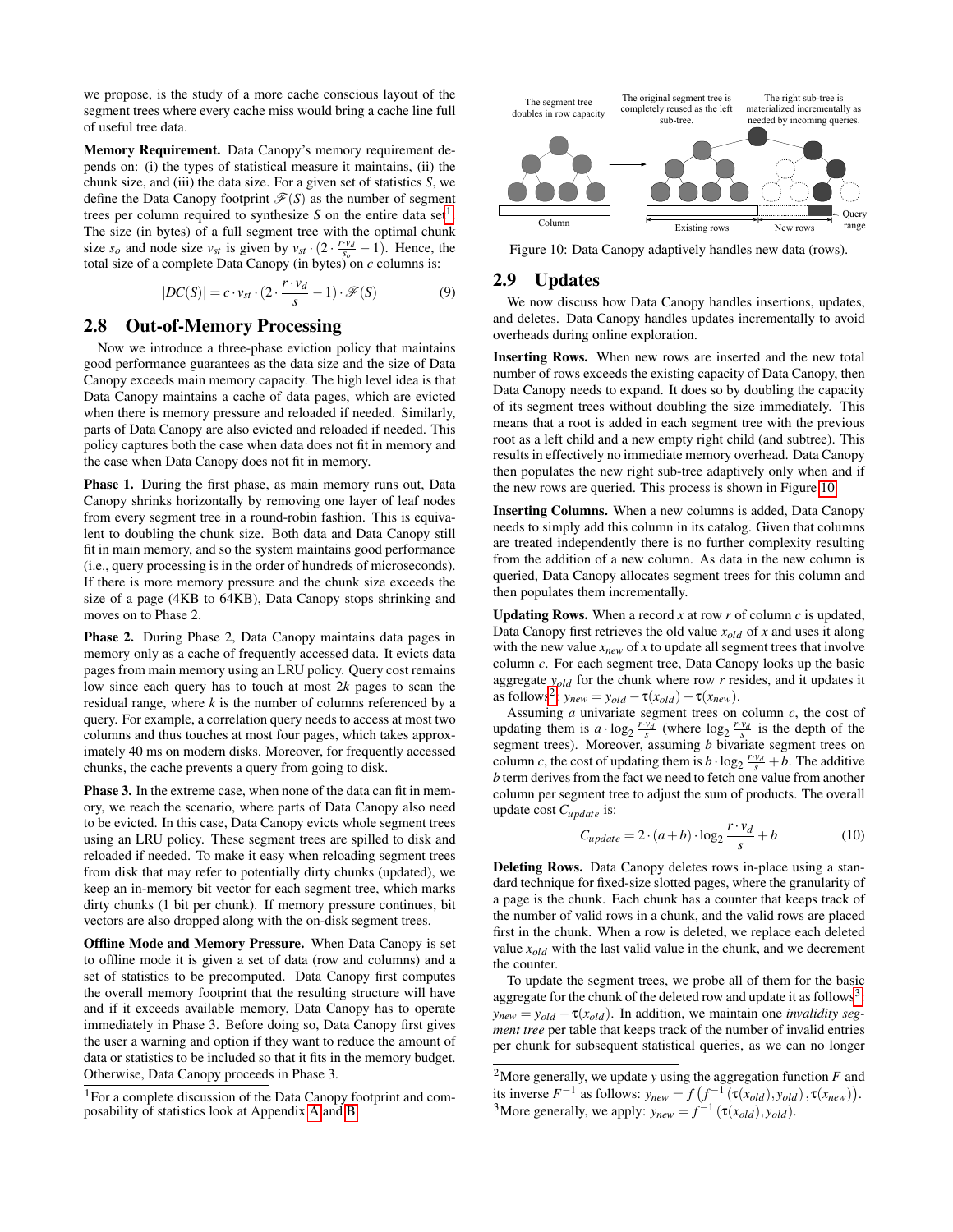<span id="page-8-0"></span>

| Workload | Column Dist. | Range Size     | Repetition |
|----------|--------------|----------------|------------|
|          | Uniform      | Unif(5,10) $%$ | low        |
| Z        | Zipfian      | Unif(5,10) $%$ | moderate   |
|          | Uniform      | Zoom-in        | high       |
|          | Zipfian      | Zoom-in        | very high  |

Table 4: Evaluation workloads.

assume that each chunk is full. The cost model is the same as for updates with one more additive term of  $2 \cdot \log_2 \frac{r \cdot v_d}{s}$  for updating the invalidity segment tree:  $C_{delete} = C_{update} + 2 \cdot \log_2 \frac{r \cdot v_d}{s}$ .

# <span id="page-8-1"></span>3. EXPERIMENTAL ANALYSIS

We now demonstrate that Data Canopy accelerates statistical analysis and machine learning algorithms.

Experimental Setup. All experiments are conducted on a server with an Intel Xeon CPU E7-4820 processor, running at 2 GHz with 16 MB L3 cache and 1 TB of main memory. This server machine runs Debian "Jessie" with kernel 3.16.7 and is configured with a hard disk of 300GB operating at 15KRPM. We implemented Data Canopy from scratch in C++ compiled with gcc version 4.9.2 at optimization level 3. The current prototype supports three univariate statistics: mean, variance, and standard deviation; and two bivariate statistics: correlation, and covariance.

We compare the performance of Data Canopy with two widely used statistical packages: NumPy [\[1\]](#page-11-0) in Python and Modeltools [\[34\]](#page-12-9) in R. Also, we show how Data Canopy compares to MonetDB [\[16\]](#page-12-13). In addition to these systems, we compare Data Canopy against our own statistical system *StatSys*. StatSys shares the code base with Data Canopy, but it has none of the design concepts that allow Data Canopy to synthesize statistics from basic aggregates; instead, it needs to fully compute each query from scratch.

Benchmark. There are no standard benchmarks for exploratory statistical analysis. To test Data Canopy we develop a benchmark that captures a wide range of core scenarios and stress tests Data Canopy's capability to reuse data access and computation.

We generate exploratory statistical analysis pipelines as sequences of queries. Each query requests to compute a statistical measure on a range over a data column (or a set of data columns for multivariate statistics). The benchmark consists of four distinct workloads generated by varying two parameters: the probability with which queries are distributed over columns and the distribution of query range sizes. These workloads are summarized in Table [4.](#page-8-0) We investigate two different distributions of queries over columns: column-uniform (*U* and  $U_+$ ) and column-zipfian (*Z* and  $Z_+$ ). In the column-uniform workloads, queries are equally divided between all columns. In the column-zipfian workloads, queries are divided over columns conforming to the zipfian distribution (s=1) i.e., the column with the highest number of queries has twice as much queries in the workload as compared to the column with the second highest number of queries.

Similarly, we investigate two different distributions for the query range sizes. In the range-uniform workloads  $(U, Z)$ , the range sizes are uniformly distributed between 5 and 10 % of the total column size. The range-zoom-in workloads  $(U_+, Z_+)$  emulate a case where data scientists progressively zoom into the data set increasing the resolution at which statistics are computed. In this case, the range size follows a sequence, where the first query is over an entire range. All subsequent pairs of queries divide the range of previous queries into two equal parts, then compute statistics on both. Then we randomly pick one of these parts to continue doing the same. For example, zoom-in over a range of size 100 can be the sequence: { $[0,100)$ ,  $[0,50)$ ,  $[50,100)$ ,  $[50,75)$ ,  $[75,100)$  ... }.

These workloads allow us to test Data Canopy with different kinds of repetition (similar to those presented in Figure [1\)](#page-1-0). They map to patterns followed by data scientists during data exploration: The initial phase of exploratory analysis, often classified as the foraging phase [\[12,](#page-12-14) [64\]](#page-12-15), exhibits patterns similar to column-uniform workloads. This is when data scientists compute statistics uniformly over multiple columns. Over time, the analysis focuses on a smaller set of columns (column-zipfian workloads), and requests for more detailed information (range-zoom-in workloads) [\[12,](#page-12-14) [64\]](#page-12-15). Moreover, the size of the data sets we use is derived from real world data sets (for a characterization of these data sets see Appendix [C\)](#page-8-1).

#### 3.1 Reuse in Exploratory Statistical Analysis

In our first experiment we compare Data Canopy against stateof-the-art systems and we demonstrate its ability to reuse data access and computation. We set-up this experiment as follows: The data set contains 40 million rows and 100 columns. Each column is populated with double values randomly distributed in  $[-10^9, 10^9)$ . The total data size is 32GB. Data Canopy is automatically configured with the optimal in-memory chunk size. For our experimental system, this results in a chunk size of 256 bytes or 32 data values (in Appendix [E](#page-11-4) we verify the chunk selection model). Data Canopy operates in the online mode, which provides an apples-to-apples comparison across all systems as it assumes no preprocessing steps.

Figure [11](#page-9-0) shows the results for all four workloads. Each one of the four graphs in Figure [11](#page-9-0) corresponds to one of the workloads in Table 4. Each graph depicts the evolution of the query performance (response time on the *y*-axis) as the query workload evolves, i.e., as we run more exploratory queries (*x*-axis). In total we run 2000 queries for each workload. Each graph shows the performance of NumPy, R, MonetDB, and Data Canopy.

The main observation across all graphs in Figure [11](#page-9-0) is that while all state-of-the-art systems maintain a relatively constant behavior across all workloads, Data Canopy improves as it processes more queries. The *y*-axis is logarithmic and depicts the response time per query. For example in Figure [11\(](#page-9-0)a) after just a hundred completely uniform queries, the average response time of Data Canopy is  $1.9\times$  lower than NumPy and  $11.4\times$  lower than MonetDB. After 2000 queries, the performance improvement per query goes up to  $6.7\times$  and  $34.5\times$  respectively. Thus, in most cases Data Canopy results in an overall benefit (during an exploration path, i.e., over a sequence of queries) of multiple orders of magnitude. The longer the exploration path the bigger the benefit.

In addition, Data Canopy is faster than all other systems even for the very first query across all workloads in Figure [11.](#page-9-0) This is because contrary to NumPy and R, Data Canopy is a tailored C++ implementation for statistics. MonetDB is a performant analytical system but it is not tailored for statistics.

Similar observations hold for Figures [11\(](#page-9-0)c) and [11\(](#page-9-0)d) where the workloads exhibit zoom-in patterns. In these workloads, the range size decreases by half after the first 500 queries. Then, it decreases by half every 1000 queries. This constant decrease in range sizes is reflected in the response times of all systems. In other words, all systems can improve nearly linearly to the size of the range on which statistics are computed. This is because they simply do computations on fewer data items. On the other hand, Data Canopy improves drastically by being able to reuse previous data accesses and computations. For all queries after the first 500 queries, the average response time goes down to sub-milliseconds. Even during the first 500 queries, there is a continuous sharp improvement in Data Canopy's response time. In both workloads, Data Canopy is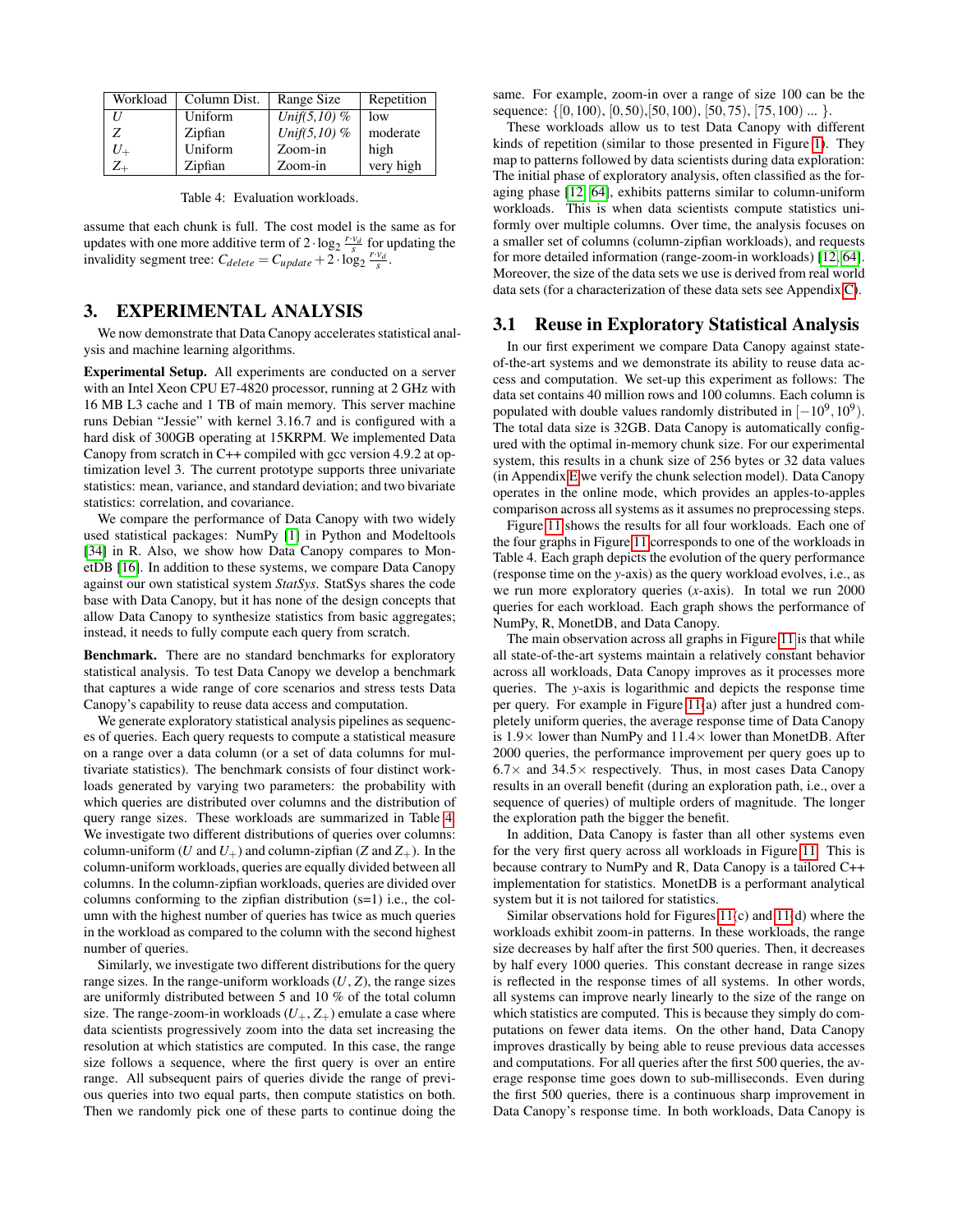<span id="page-9-0"></span>

Figure 11: Data Canopy, in online mode, out performs state-of-the-art systems across a variety of workloads for exploratory statistical analysis by being able to incrementally improve its performance and minimize data access.



Figure 12: Online and offline Data Canopy result in one and two orders of magnitude improvement respectively.

Figure 13: Data Canopy accelerates core machine learning classification and filtering algorithms.

Figure 14: Data Canopy scales almost linearly with the number of rows in the data set for all workloads.

completely built at the end of the first 500 queries, and all future queries are directly synthesized from the basic aggregates within Data Canopy.

For all systems and for all these experiments we make sure that all data is hot in memory before we query it. This is the least favorable scenario for Data Canopy as its goal is to reduce data access costs.

Data Canopy Scenarios. Next we evaluate the offline and online modes of Data Canopy. In addition, we compare against StatSys, which effectively uses the Data Canopy code to compute statistics but does not cache and reuse basic aggregates.

The set-up of this experiment is exactly the same as before. The results are shown in Figure [12.](#page-9-0) This time we report the cumulative response time to run all queries. For all workloads Data Canopy results in significant benefits over the no reuse approach of Stat-Sys (up to one order of magnitude i.e.,  $4.7\times$  to  $15.8\times$ ). If we can allow to precompute the library of basic aggregates up front this brings yet another benefit of two orders of magnitude (194 $\times$ to 470.8×). In this scenario all queries are directly synthesized from Data Canopy (each query may at most scan two chunks at the boundaries of its range). Overall, the improvement is bigger for range-zoom-in workloads  $(U_+$  and  $Z_+$ ). This is because for these workloads the first query on every column results in a complete scan, due to which basic aggregates required for future queries on that column are already computed. Overall, Data Canopy is effective in both online and offline mode bringing drastic improvements in response time.

### 3.2 Accelerating Machine Learning

We now show how Data Canopy accelerates core machine learning classification and filtering algorithms. Specifically we study linear regression, bayesian classification, and collaborative filtering [\[14\]](#page-12-2). All three algorithm can utilize statistics (basic aggregates) cached in Data Canopy as primitives. The set-up is the same as in previous experiments (40 million rows and 100 columns) and we run each of the algorithms on the entire data set as follows: (i) Simple linear regression is ran on all pairs of columns, (ii) A gaussian naive bayes classifier is trained on the entire data set. In this case, the rows in the data set are divided between 40 different classes (one million samples per class), (iii) Collaborative filtering (using correlation as the similarity measure) is ran on the entire data set.

Figure [13](#page-9-0) shows the performance of these three machine learning algorithms with Statsys (brute force), online, and offline Data Canopy. We observe that online Data Canopy (no preprocessing step) results in up to  $8 \times$  improvement. This is because running these algorithms results in repetitive calculation of statistics. Furthermore, if there is enough idle time to build Data Canopy offline, we observe up to six orders of magnitude improvement in running time for simple linear regression and collaborative filtering and three orders of magnitude improvement for bayesian classification. The lower improvement for bayesian classification is due to the fact that we have to compute statistics for every class in the data set (i.e., 40 times more queries and each query results in scan of up to two chunks per column at the end-points of the query range).

#### 3.3 Scalability

Here we show that Data Canopy scales with the number of columns and rows in the data set. Appendix [D](#page-10-0) also offers a discussion on how Data Canopy scales with hardware contexts and queries.

Scaling with Number of Rows. First, we show how Data Canopy scales when we increase the number of rows in the data set. The set-up is the same as in previous experiments. This time we vary the rows from 100 million to one billion.

Figure [14](#page-9-0) reports the results. It depicts the cumulative time to run all four workloads. As we increase the number of rows from 100 million to 250 million, the total execution time increases by 2.51x (average across all workloads) i.e., an approximately linear increase in execution time. As we double the number of rows beyond 250 million, the trend diverges slightly from a linear trend. The increase in cumulative response time as we increase the num-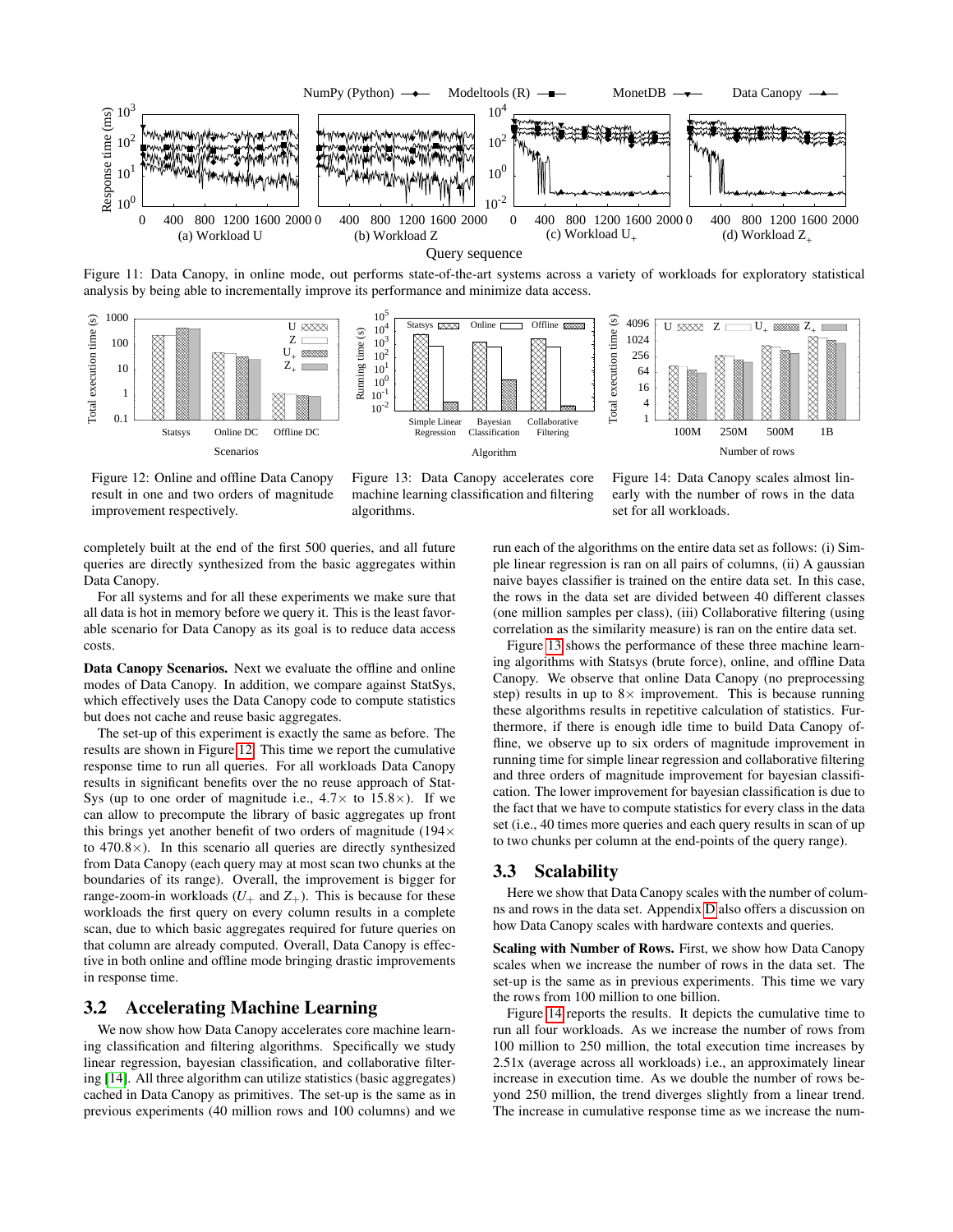<span id="page-10-1"></span>

Figure 15: Data Canopy scales with the number of columns resulting in sub-linear increase in query execution time.

Figure 16: Data Canopy gracefully handles memory pressure, keeping query processing time within an interactive range.

ber of rows from 250 million to 500 million and from 500M to 1 billion is 2.26x and 2.3x respectively. This super-linear increase in cumulative response time is due to the fact that with more rows, the size of the query range (unif(5,10)% of r) increases. This results in more chunks being added to the Data Canopy data structure, for every query that is executed. The overhead of adding these chunks results in this super-linear increase in the overall response time.

Scaling with Number of Columns. Now, we show how Data Canopy scales as we vary the number of columns from 100 to 3200. In this experiment, the number of rows is fixed to one million.

Figure [15](#page-10-1) reports the cumulative time to run all four workloads. As we double the number of columns, we see an average increase of 1.68x and 1.22x in the total execution time for the uniform (*U* and  $U_{+}$ ) and zipfian (*Z* and  $Z_{+}$ ) workloads respectively. In all cases the execution time increases in a sub-linear fashion. For uniform workloads there is a higher increase in the total execution time because they target all columns equally and it takes longer to populate the library of basic aggregates. For the zipfian workloads, since the columns are targeted following a zipfian distribution, increasing the number of columns does not substantially affect the overall execution time – columns that are frequently accessed will have their corresponding library of basic aggregates completely materialized.

Overall, Data Canopy scales in a robust way, being able to absorb the increased amount of rows and columns.

#### 3.4 Handling Memory Pressure

We now demonstrate that Data Canopy can gracefully handle memory pressure. For this experiment we allow a memory budget of 8GB. The size of the data is set to 7.2 GB (90 columns, 10 million rows, 8 bytes record size). This means that initially the entire data set fits in main memory. Data Canopy operates in online mode which means that initially it has zero memory footprint and it grows as more queries arrive. We run a sequence of queries from the *U* workload. This implies that Data Canopy incrementally materializes new segment trees, increasing memory pressure.

Figure [16](#page-10-1) shows how the average response time of Data Canopy evolves as memory pressure increases. The dotted line depicts the point beyond which Data Canopy operates in Phase 2 of the outof-memory policy i.e., some data is now accessed from disk. We observe that as Data Canopy enters Phase 2, there is an initial increase in query response time. This is because Data Canopy is still being built, and every query may result in a scan of data on disk. However, as the query sequence evolves and Data Canopy materializes further, the query response time decreases. Now, Data Canopy scans at most two chunks per query.

In Appendix [F,](#page-11-5) we provide a study of how Data Canopy behaves when the memory pressure is due to data size.

Figure 17: Under memory pressure, Data Canopy can vary its chunk size between the memory-optimized and disk-optimized size.

#### 3.5 Memory Footprint and Feasibility

We discuss the memory footprint of Data Canopy in two scenarios: (1) when it is built with the optimal in-memory chunk size (256 bytes for our experimentation system) and (2) when, under memory pressure, it operates in Phase 2 of the out-of-memory policy (the chunk size grows to 64KB). These two scenarios correspond to the maximum and the minimum memory footprint of Data Canopy respectively. The experiment is on 100 columns and 40 million rows. Each node in Data Canopy is 8B. The analysis is conducted with the U workload and Data Canopy operates in online mode.

Figure [17](#page-10-1) shows both the maximum memory footprint of Data Canopy in each scenario and the memory footprint after executing 2000 queries. We report the memory footprint of both univariate and bivariate statistics. In the case of univariate statistics, the maximum memory footprint is 1GB, and under memory pressure, it can incrementally shrink down to just 10MB. The maximum memory footprint of bivariate statistics is 32GB and, in a similar fashion, can shrink down to just 490MB. More generally, Data Canopy is able to vary its overall size (by changing its chunk size) to fit within the available main memory. Overall, the usage of the *U* workload remains less than one-third of the maximum size. In Appendix [G,](#page-14-0) we provide a study of the feasibility of bivariate statistics in Data Canopy.

Update Experiments. We evaluate how Data Canopy handles updates in Appendix [H.](#page-15-0)

#### <span id="page-10-0"></span>4. RELATED WORK

Here we position Data Canopy against related efforts and we discuss how it advances the state of the art.

Modern Data Systems and Statistics. Data systems provide support to compute different statistics in the form of aggregate operations such as AVG, CORR etc. [\[84\]](#page-13-6). Also, query optimizers estimate query cardinality by using histogram statistics [\[21\]](#page-12-16). Recent approaches employ statistics for data integration [\[24,](#page-12-17) [42\]](#page-12-18), time series analysis [\[66,](#page-13-7) [86\]](#page-13-8), and learning [\[40,](#page-12-19) [68\]](#page-13-9).

Despite widespread use of statistics in data systems, a framework to synthesize and reuse various statistical measures during exploratory statistical analysis does not exist. Data Canopy introduces such a framework, which replaces ad hoc calculation of statistics and brings opportunities to efficiently synthesize statistics from basic aggregates; compute and cache these basic aggregates ahead of time, and employ them to accelerate exploratory statistical analysis. Statistics in Data Canopy, primarily computed for exploratory analysis, can also be used within the data system for other tasks such as query optimization and data integration.

Improving Statistics. The widespread use of statistics has led to research on calculating fast statistics on large data sets. Some re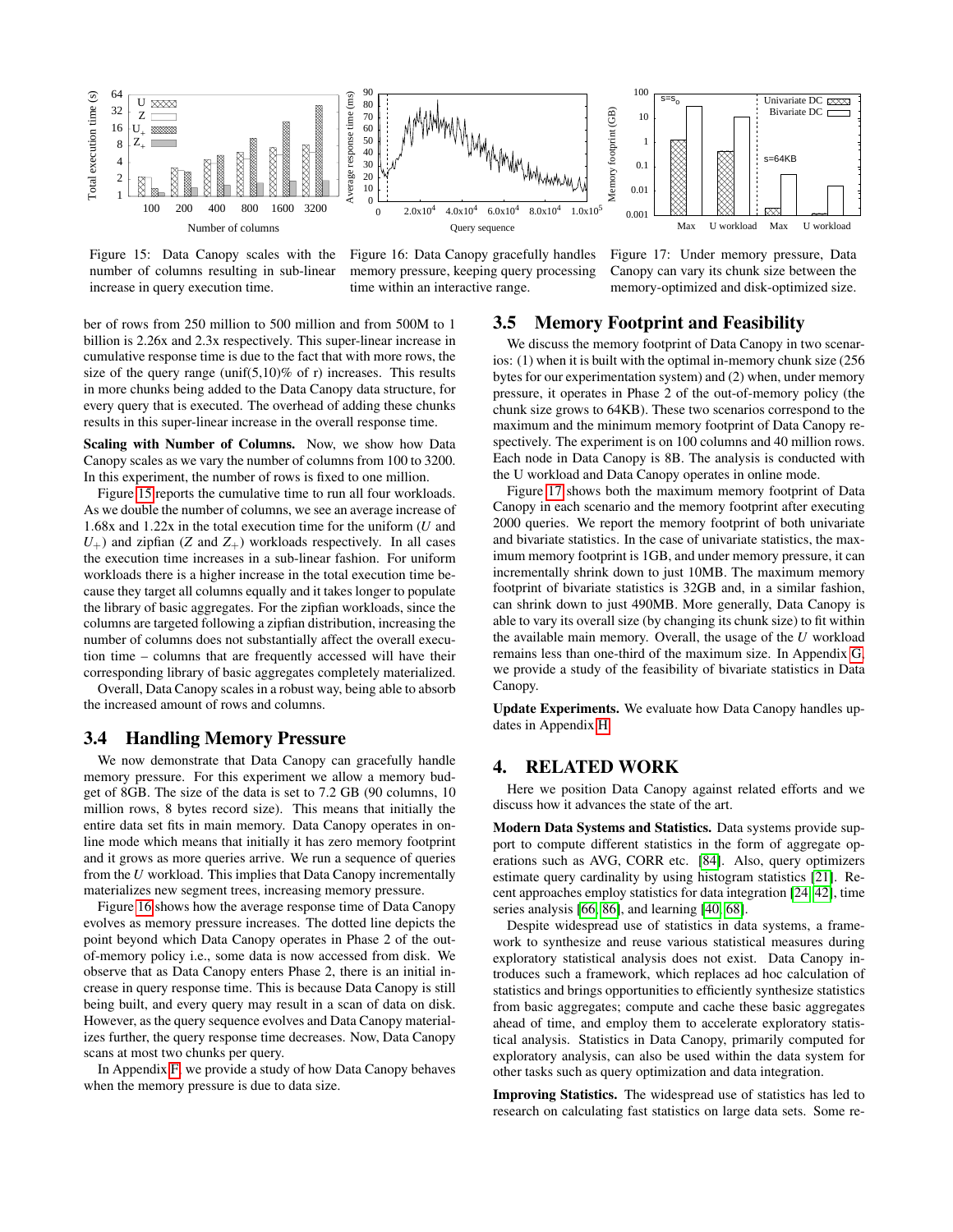search directions reduce the amount of data touched to compute statistics while providing guarantees on the accuracy: Robust sampling techniques are applied to trade accuracy for performance [\[19,](#page-12-20) [20,](#page-12-21) [23,](#page-12-22) [36,](#page-12-23) [79\]](#page-13-10) and techniques based on discrete Fourier transform approximate all-pair correlations for time series [\[60\]](#page-12-24). Other research directions present solutions to compute statistics at scale in distributed settings: Cumulon is an end-to-end system, which optimizes the cost of calculating statistics on the cloud [\[46\]](#page-12-25). Similarly, other research directions optimize the calculation of various statistical measures by properly partitioning data in distributed settings [\[10,](#page-12-26) [23\]](#page-12-22).

All these approaches innovate on how statistics are computed. Therefore, these approaches are all compatible with Data Canopy: Data Canopy can adopt one or even multiple of these approaches for computing basic aggregates. For example, Data Canopy in distributed settings, can incorporate aforementioned partitioning techniques to ensure that relevant data is stored at local nodes. The primary advantage that combining Data Canopy with these approaches has is that Data Canopy synthesizes statistics from basic aggregates and reuses these basic aggregates. In the presence of workloads exhibiting high locality and repetition, this significantly reduces data movement.

Data Cubes. Data cubes, widely applied in mining data warehouses, store data aggregated across multiple dimensions [\[38,](#page-12-27) [62\]](#page-12-28). Operators like roll-up, slice, dice, drill-down, and pivot allow data scientists to summarize or further resolve information along any particular dimension in the data cube. Various techniques to improve data cube performance have been studied: Sampling and other approximation techniques are used to reduce both the time required to construct the data cube and answer queries from it [\[11,](#page-12-29) [54,](#page-12-30) [81\]](#page-13-11). Some approaches only partially materialize data cubes [\[30,](#page-12-31) [31,](#page-12-32) [82\]](#page-13-12), whereas others present strategies to build them adaptively [\[13\]](#page-12-33), and in parallel settings [\[22\]](#page-12-34). One line of work proposes a simplified and flexible version of the data cube concept in form of small aggregates [\[59\]](#page-12-35). Furthermore, recent research designs data cubes for exploratory data analysis: Some research directions visualize aggregates stored in data cubes [\[50\]](#page-12-36), others use them for ranking [\[80\]](#page-13-13) as well as for interactive exploration [\[65\]](#page-13-14).

Data cubes do not support a wide range of statistical measures. Specifically, they have no support for multivariate statistics such as correlation, covariance, or linear regression. Also, data cubes come with a high preprocessing and memory cost that results from calculating and storing aggregates grouped by multiple dimensions. In contrast, Data Canopy is both light-weight and is able to reuse and synthesize an extendible set of statistics using a relatively small set of basic aggregates. Furthermore, slices obtained from data cubes in OLAP settings can be explored using Data Canopy. Once data scientists have developed an understanding of the data set, then they can construct more complicated OLAP structures or run more detailed analytics on features and subsets of data that they have identified to be of interest. This approach is more efficient compared to building heavy OLAP structures up front for exploratory statistical analysis.

Query Caching and Prefetching. Query result caching enables database systems to reuse results of past queries to speed up future queries [\[44\]](#page-12-37). Most relevant to Data Canopy are approaches that enable reuse across different ranges by breaking down queries and caching query results [\[27,](#page-12-38) [51\]](#page-12-39). Data Canopy is inspired from these approaches and takes a step further: In addition to decomposing ranges, Data Canopy decomposes statistical measures into a set of basic aggregates that can be reused between them. As such,

Data Canopy can synthesize descriptive and dependence statistics directly from this library of basic aggregates.

More recently, different approaches prefetch both data and query results to accelerate the process of data exploration. Forecache breaks the data down into regions called tiles, and prefetches them based on a data scientist's exploration signature [\[12\]](#page-12-14). Similar caching and prefetching strategies have been proposed for the process of data visualization [\[57\]](#page-12-40). Data Canopy advances this direction of work by providing a smart cache framework that can compute and maintain a library of basic aggregates that can be used as building blocks for a variety of statistical measures and machine learning algorithms.

Incremental Stream Processing. Similarly, in streaming scenarios incremental query processing decomposes data streams into smaller chunks and runs queries on these chunks: Window-based approaches partition data and queries such that future windows can make use of past computation [\[17,](#page-12-41) [18,](#page-12-42) [35,](#page-12-43) [56\]](#page-12-44). Certain approaches present strategies to incrementally monitor time series data [\[86\]](#page-13-8) as well as update materialized views [\[15,](#page-12-45) [39\]](#page-12-46). Data Canopy is inspired from these approaches, and is readily applicable in streaming settings as it can be constructed in a single pass over the data set. When processing huge streams with limited memory, Data Canopy can function as a synopsis for answering a configurable set of statistical queries for exploratory statistical analysis. This synopsis can be constructed and updated incrementally.

In Appendix [I](#page-15-1) we also discuss how Data Canopy relates to modern data exploration efforts.

# <span id="page-11-4"></span>5. CONCLUSION

We present Data Canopy a smart cache framework to accelerate the computation of statistics. Data Canopy breaks statistics down to their basic primitives, it caches and maintains those primitives, and uses them to synthesize future computations of (the same or different) statistics on the same or overlapping data. Contrary to state-ofthe-art systems that need to always scan the whole data set to compute statistical measures, Data Canopy can interactively compute statistical measures without repeatedly touching the data; a property that becomes ever more important as data grows. Data Canopy can be computed both offline and online to speed up queries that overlap on data and on statistical measures. We demonstrate that Data Canopy brings significant speedup to exploratory statistical analysis and machine learning algorithms. This speedup continues to hold as the size of the data and the complexity of the exploration scenario (i.e. the number of repeated queries required to find the desired pattern) increases.

Acknowledgements. We thank the reviewers and Johannes Gehrke for their valuable feedback.

#### <span id="page-11-5"></span>6. REFERENCES

- <span id="page-11-0"></span>[1] NumPy. [http://www.numpy.org,](http://www.numpy.org) 2013.
- <span id="page-11-1"></span>[2] Psycopg. [http://initd.org/psycopg/,](http://initd.org/psycopg/) 2014.
- <span id="page-11-2"></span>[3] National Centers for Environmental Information (NCEI). [https://www.ncei.noaa.gov,](https://www.ncei.noaa.gov) 2016.
- <span id="page-11-8"></span>[4] Kaggle Datasets. [https://www.kaggle.com/datasets,](https://www.kaggle.com/datasets) 2017.
- <span id="page-11-6"></span>[5] The General Social Survey Datasets. [http://gss.norc.org/Get-The-Data,](http://gss.norc.org/Get-The-Data) 2017.
- <span id="page-11-7"></span>[6] The Quality of Government Institute Datasets. [http://qog.pol.gu.se/data,](http://qog.pol.gu.se/data) 2017.
- <span id="page-11-3"></span>[7] Wofram – Descriptive Statistics.
- [https://reference.wolfram.com/language/tutorial/DescriptiveStatistics.html,](https://reference.wolfram.com/language/tutorial/DescriptiveStatistics.html) 2017.
- <span id="page-11-9"></span>[8] A. Abouzied, J. M. Hellerstein, and A. Silberschatz. Playful Query Specification with DataPlay. *Proceedings of the VLDB Endowment*, 5(12):1938–1941, 2012.
- <span id="page-11-10"></span>S. Agarwal, B. Mozafari, A. Panda, H. Milner, S. Madden, and I. Stoica. BlinkDB: Queries with Bounded Errors and Bounded Response Times on Very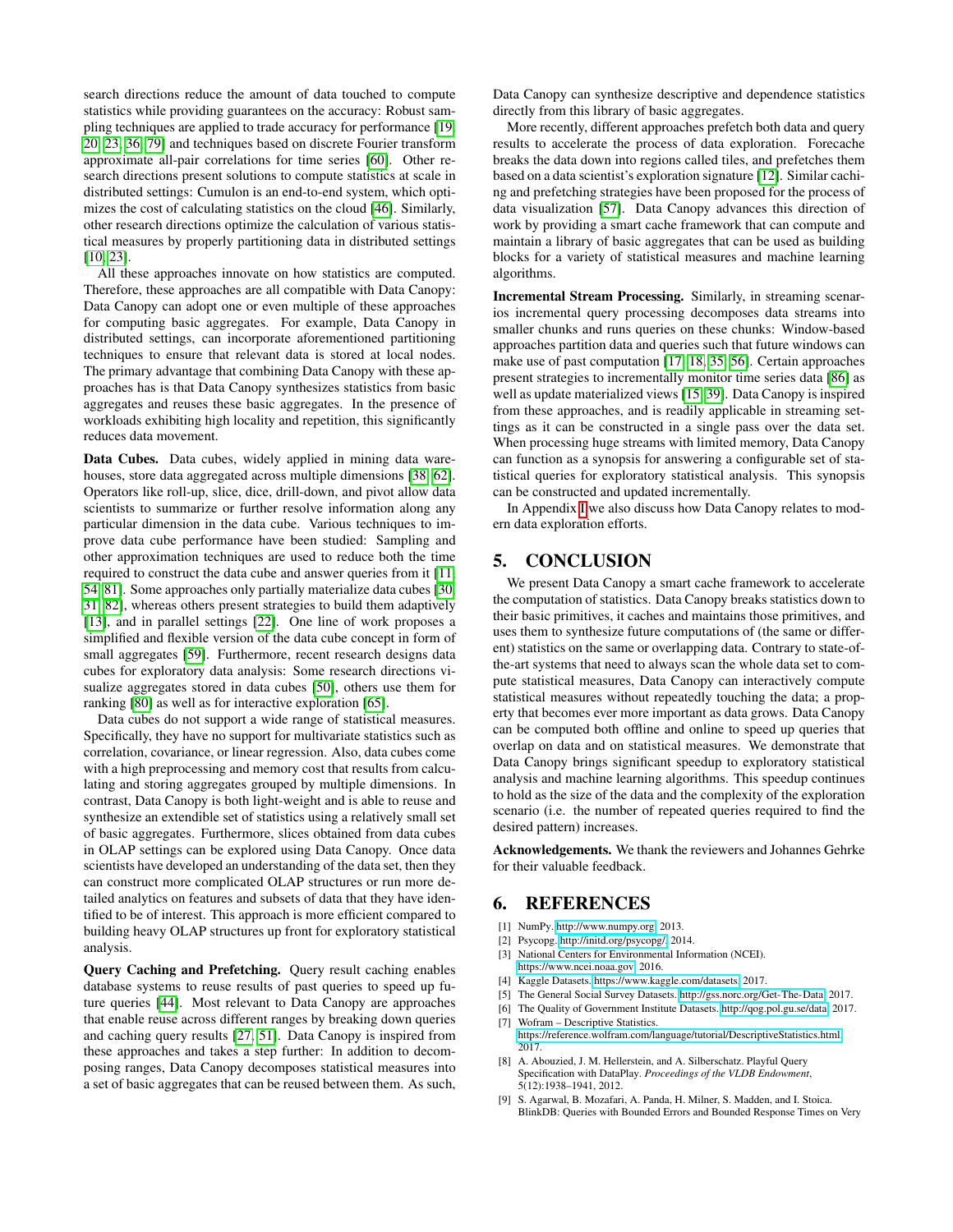Large Data. In *Proceedings of the ACM European Conference on Computer Systems (EuroSys)*, pages 29–42, 2013.

- <span id="page-12-26"></span>[10] F. Alvanaki and S. Michel. Tracking set correlations at large scale. In *Proceedings of the ACM SIGMOD International Conference on Management of Data*, pages 1507–1518, 2014.
- <span id="page-12-29"></span>[11] D. Barbara and M. Sullivan. Quasi-cubes: Exploiting Approximations in Multidimensional Databases. *ACM SIGMOD Record*, 26(3):12–17, 1997.
- <span id="page-12-14"></span>[12] L. Battle, R. Chang, and M. Stonebraker. Dynamic Prefetching of Data Tiles for Interactive Visualization. In *Proceedings of the ACM SIGMOD International Conference on Management of Data*, pages 1363–1375, 2016.
- <span id="page-12-33"></span>[13] K. Beyer and R. Ramakrishnan. Bottom-up Computation of Sparse and Iceberg CUBE. In *Proceedings of the ACM SIGMOD International Conference on Management of Data*, pages 359–370, 1999.
- <span id="page-12-2"></span>[14] C. M. Bishop. Pattern recognition. *Machine Learning*, 128:1–58, 2006.
- <span id="page-12-45"></span>[15] J. A. Blakeley, P.-A. Larson, and F. W. Tompa. Efficiently Updating Materialized Views. In *Proceedings of the ACM SIGMOD International Conference on Management of Data*, pages 61–71, 1986.
- <span id="page-12-13"></span>[16] P. Boncz, S. Manegold, and M. L. Kersten. Database architecture optimized for the new bottleneck: Memory access. In *Proceedings of the International Conference on Very Large Data Bases (VLDB)*, pages 54–65, 1999.
- <span id="page-12-41"></span>[17] B. Chandramouli, J. Goldstein, M. Barnett, R. DeLine, D. Fisher, J. C. Platt, J. F. Terwilliger, and J. Wernsing. Trill: A High-performance Incremental Query Processor for Diverse Analytics. *Proceedings of the VLDB Endowment*, 8(4):401–412, 2014.
- <span id="page-12-42"></span>[18] S. Chandrasekaran, M. A. Shah, O. Cooper, A. Deshpande, M. J. Franklin, J. M. Hellerstein, W. Hong, S. Krishnamurthy, S. R. Madden, and F. Reiss. TelegraphCQ: continuous dataflow processing. In *Proceedings of the ACM SIGMOD International Conference on Management of Data*, pages 668–668, 2003.
- <span id="page-12-20"></span>[19] S. Chaudhuri, G. Das, and U. Srivastava. Effective Use of Block-Level Sampling in Statistics Estimation. In *Proceedings of the ACM SIGMOD International Conference on Management of Data*, pages 287–298, 2004.
- <span id="page-12-21"></span>[20] S. Chaudhuri, R. Motwani, and V. R. Narasayya. Random Sampling for Histogram Construction: How much is enough? In *Proceedings of the ACM SIGMOD International Conference on Management of Data*, pages 436–447, 1998.
- <span id="page-12-16"></span>[21] S. Chaudhuri and V. R. Narasayya. AutoAdmin 'What-if' Index Analysis Utility. In *Proceedings of the ACM SIGMOD International Conference on Management of Data*, pages 367–378, 1998.
- <span id="page-12-34"></span>[22] Y. Chen, A. Rau-Chaplin, F. Dehne, T. Eavis, D. Green, and E. Sithirasenan. cgmOLAP: Efficient Parallel Generation and Querying of Terabyte Size ROLAP Data Cubes. In *Proceedings of the IEEE International Conference on Data Engineering (ICDE)*, page 164, 2006.
- <span id="page-12-22"></span>[23] G. Cormode and S. Muthukrishnan. An Improved Data Stream Summary: The Count-Min Sketch and its Applications. *Journal of Algorithms*, 55(1):58–75, 2005.
- <span id="page-12-17"></span>[24] N. N. Dalvi and D. Suciu. Answering Queries from Statistics and Probabilistic Views. In *Proceedings of the International Conference on Very Large Data Bases (VLDB)*, pages 805–816, 2005.
- <span id="page-12-3"></span>[25] W. W. Daniel. Biostatistics: a foundation for analysis in the health sciences. *New York*, 1987.
- <span id="page-12-12"></span>[26] M. De Berg, M. Van Kreveld, M. Overmars, and O. C. Schwarzkopf. Computational geometry. In *Computational geometry*, pages 1–17. Springer, 2000.
- <span id="page-12-38"></span>[27] P. Deshpande, K. Ramasamy, A. Shukla, and J. F. Naughton. Caching Multidimensional Queries Using Chunks. In *Proceedings of the ACM SIGMOD International Conference on Management of Data*, pages 259–270, 1998.
- <span id="page-12-48"></span>[28] K. Dimitriadou, O. Papaemmanouil, and Y. Diao. Explore-by-Example: An Automatic Query Steering Framework for Interactive Data Exploration. In *Proceedings of the ACM SIGMOD International Conference on Management of Data*, pages 517–528, 2014.
- <span id="page-12-49"></span>[29] M. Drosou and E. Pitoura. YmalDB: A Result-Driven Recommendation System for Databases. In *Proceedings of the International Conference on Extending Database Technology (EDBT)*, pages 725–728, 2013.
- <span id="page-12-31"></span>[30] C. E. Dyreson. Information Retrieval from an Incomplete Data Cube. In *Proceedings of the International Conference on Very Large Data Bases (VLDB)*, pages 532–543, 1996.
- <span id="page-12-32"></span>[31] Y. Feng, D. Agrawal, A. El Abbadi, and A. Metwally. Range cube: efficient cube computation by exploiting data correlation. In *Proceedings. 20th International Conference on Data Engineering*, pages 658–669, 2004.
- <span id="page-12-4"></span>[32] M. Finnemore. Constructing statistics for global governance.
- <span id="page-12-6"></span>[33] S. Foundation. Sloan digital sky survey.
- <span id="page-12-9"></span>[34] T. R. Foundation. The R Project for Statistical Computing. [https://www.r-project.org,](https://www.r-project.org) 2016.
- <span id="page-12-43"></span>[35] T. M. Ghanem, M. A. Hammad, M. F. Mokbel, W. G. Aref, and A. K. Elmagarmid. Incremental Evaluation of Sliding-Window Queries over Data Streams. *IEEE Transactions on Knowledge and Data Engineering (TKDE)*, 19(1):57–72, 2007.
- <span id="page-12-23"></span>[36] P. B. Gibbons, Y. Matias, and V. Poosala. Fast Incremental Maintenance of

Approximate Histograms. In *Proceedings of the International Conference on Very Large Data Bases (VLDB)*, pages 466–475, 1997.

- <span id="page-12-54"></span>[37] P. B. Gibbons, V. Poosala, S. Acharya, Y. Bartal, Y. Matias, S. Muthukrishnan, S. Ramaswamy, and T. Suel. AQUA: System and Techniques for Approximate Query Answering. *Bell Labs - Technical Report*, 1998.
- <span id="page-12-27"></span>[38] J. Gray, S. Chaudhuri, A. Bosworth, A. Layman, D. Reichart, M. Venkatrao, F. Pellow, and H. Pirahesh. Data Cube: A Relational Aggregation Operator Generalizing Group-by, Cross-Tab, and Sub Totals. *Data Mining and Knowledge Discovery*, 1(1):29–53, 1997.
- <span id="page-12-46"></span>[39] T. Griffin and L. Libkin. Incremental Maintenance of Views with Duplicates. In *Proceedings of the ACM SIGMOD International Conference on Management of Data*, pages 328–339, 1995.
- <span id="page-12-19"></span>[40] Z. Guan, J. Wu, Q. Zhang, A. K. Singh, and X. Yan. Assessing and ranking structural correlations in graphs. In *Proceedings of the ACM SIGMOD International Conference on Management of Data*, pages 937–948, 2011.
- <span id="page-12-0"></span>[41] P. J. Guo. *Software Tools to Facilitate Research Programming*. PhD thesis, Stanford University, 2012.
- <span id="page-12-18"></span>[42] A. Y. Halevy. Structures, Semantics and Statistics. In *Proceedings of the International Conference on Very Large Data Bases (VLDB)*, pages 4–6, 2004.
- <span id="page-12-53"></span>[43] P. Hanrahan. VizQL: A Language for Query, Analysis and Visualization. In *Proceedings of the ACM SIGMOD International Conference on Management of Data*, page 721, 2006.
- <span id="page-12-37"></span>[44] J. M. Hellerstein and J. F. Naughton. Query Execution Techniques for Caching Expensive Methods. In *Proceedings of the ACM SIGMOD International Conference on Management of Data*, pages 423–434, 1996.
- <span id="page-12-7"></span>[45] B. Howe, F. Ribalet, D. Halperin, S. Chitnis, and E. V. Armbrust. Sqlshare: Scientific workflow via relational view sharing.
- <span id="page-12-25"></span>[46] B. Huang, S. Babu, and J. Yang. Cumulon: Optimizing Statistical Data Analysis in the Cloud. In *Proceedings of the ACM SIGMOD International Conference on Management of Data*, pages 1–12, 2013.
- <span id="page-12-5"></span>[47] S. Idreos, O. Papaemmanouil, and S. Chaudhuri. Overview of Data Exploration Techniques. In *Proceedings of the ACM SIGMOD International Conference on Management of Data, Tutorial*, pages 277–281, 2015.
- <span id="page-12-8"></span>[48] S. Jain, D. Moritz, D. Halperin, B. Howe, and E. Lazowska. SQLShare: Results from a Multi-Year SQL-as-a-Service Experiment. In *Proceedings of the ACM SIGMOD International Conference on Management of Data*, pages 281–293, 2016.
- <span id="page-12-47"></span>[49] A. E. W. Johnson, T. J. Pollard, L. Shen, L.-w. H. Lehman, M. Feng, M. Ghassemi, B. Moody, P. Szolovits, L. Anthony Celi, and R. G. Mark. Mimic-iii, a freely accessible critical care database. *Scientific Data*, 3:160035 EP –, 05 2016.
- <span id="page-12-36"></span>[50] M. Kahng, D. Fang, and D. H. P. Chau. Visual Exploration of Machine Learning Results Using Data Cube Analysis. In *Proceedings of the Workshop on Human-In-the-Loop Data Analytics (HILDA)*, pages 1:1—-1:6, 2016.
- <span id="page-12-39"></span>[51] A. M. Keller and J. Basu. A Predicate-based Caching Scheme for Client-Server Database Architectures. *The VLDB Journal*, 5(1):35–47, 1996.
- <span id="page-12-50"></span>[52] A. Key, B. Howe, D. Perry, and C. R. Aragon. VizDeck: self-organizing dashboards for visual analytics. In *Proceedings of the ACM SIGMOD International Conference on Management of Data*, pages 681–684, 2012.
- <span id="page-12-11"></span>[53] B. Langmead, M. C. Schatz, J. Lin, M. Pop, and S. L. Salzberg. Searching for snps with cloud computing. *Genome Biology*, 10(11), 2009.
- <span id="page-12-30"></span>[54] X. Li, J. Han, Z. Yin, J.-G. Lee, and Y. Sun. Sampling Cube: A Framework for Statistical OLAP over Sampling Data. In *Proceedings of the ACM SIGMOD International Conference on Management of Data*, pages 779–790, 2008.
- <span id="page-12-51"></span>[55] E. Liarou and S. Idreos. dbTouch in action database kernels for touch-based data exploration. In *Proceedings of the IEEE International Conference on Data Engineering (ICDE)*, pages 1262–1265, 2014.
- <span id="page-12-44"></span>[56] E. Liarou, S. Idreos, S. Manegold, and M. Kersten. Enhanced stream processing in a DBMS kernel. In *Proceedings of the International Conference on Extending Database Technology (EDBT)*, pages 501–512, 2013.
- <span id="page-12-40"></span>[57] Z. Liu, B. Jiang, and J. Heer. imMens: Real-time Visual Querying of Big Data. *Computer Graphics Forum*, 32(3):421–430, 2013.
- <span id="page-12-1"></span>[58] D. Madigan and R. Wasserstein. Statistics and science. *London Workshop on the Future of the Statistical Sciences*, 2013.
- <span id="page-12-35"></span>[59] G. Moerkotte. Small Materialized Aggregates: A Light Weight Index Structure for Data Warehousing. In *Proceedings of the International Conference on Very Large Data Bases (VLDB)*, pages 476–487, 1998.
- <span id="page-12-24"></span>[60] A. Mueen, S. Nath, and J. Liu. Fast approximate correlation for massive time-series data. In *Proceedings of the ACM SIGMOD International Conference on Management of Data*, pages 171–182, 2010.
- <span id="page-12-10"></span>[61] H. Mühleisen and T. Lumley. Best of Both Worlds: Relational Databases and Statistics. In *Proceedings of the International Conference on Scientific and Statistical Database Management (SSDBM)*, pages 32:1—-32:4, 2013.
- <span id="page-12-28"></span>[62] I. S. Mumick, D. Quass, and B. S. Mumick. Maintenance of Data Cubes and Summary Tables in a Warehouse. In *Proceedings of the ACM SIGMOD International Conference on Management of Data*, pages 100–111, 1997.
- <span id="page-12-52"></span>[63] A. Nandi. Querying Without Keyboards. In *Proceedings of the Biennial Conference on Innovative Data Systems Research (CIDR)*, 2013.
- <span id="page-12-15"></span>[64] P. Pirolli and S. Card. The sensemaking process and leverage points for analyst technology as identified through cognitive task analysis. pages 2–4, 2005.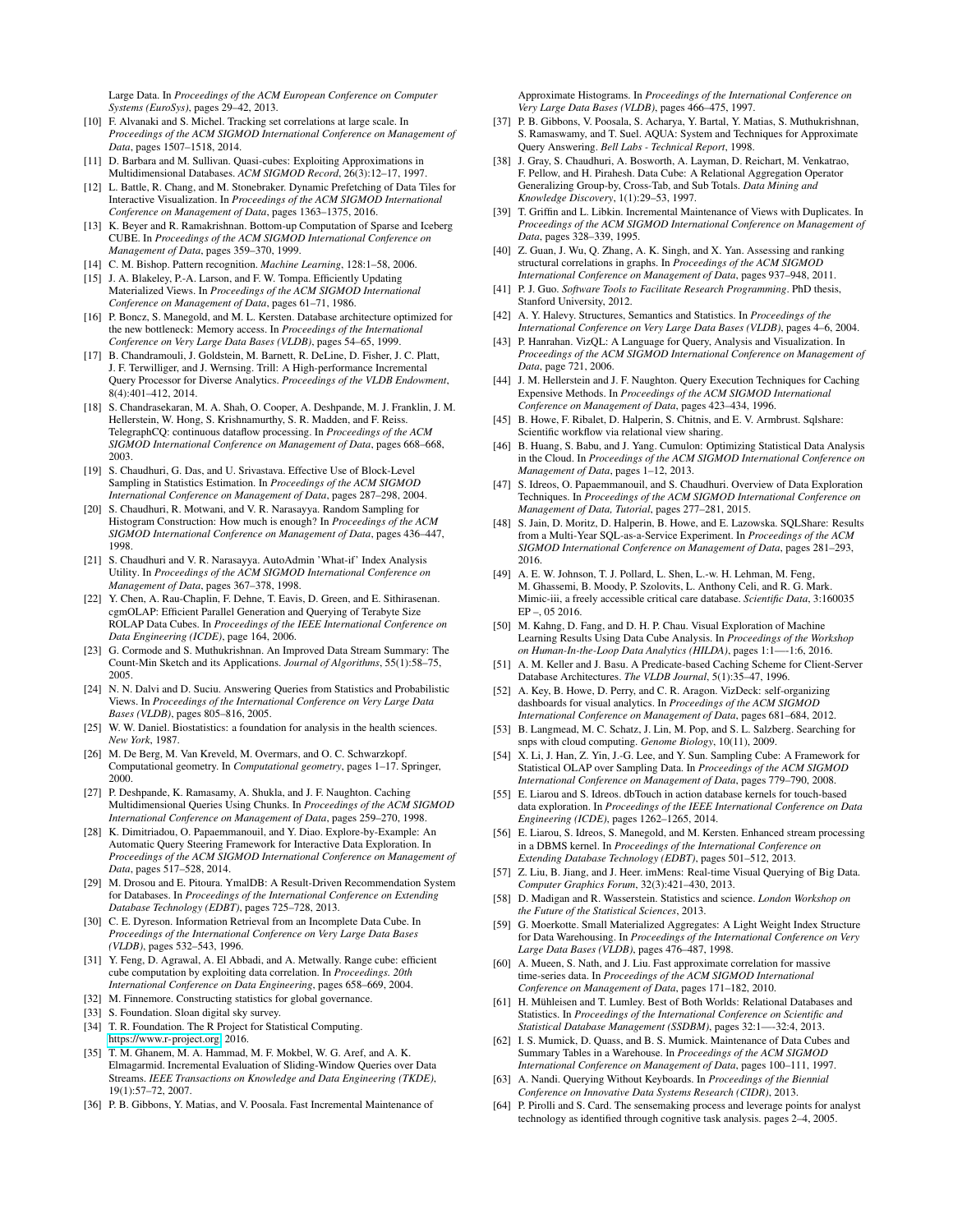- <span id="page-13-14"></span>[65] S. Sarawagi and G. Sathe. I3: Intelligent, Interactive Investigation of OLAP Data Cubes. In *Proceedings of the ACM SIGMOD International Conference on Management of Data*, pages 589—-, 2000.
- <span id="page-13-7"></span>[66] S. Sathe and K. Aberer. AFFINITY: Efficiently Querying Statistical Measures on Time-Series Data. In *Proceedings of the IEEE International Conference on Data Engineering (ICDE)*, pages 841–852, 2013.
- <span id="page-13-4"></span>[67] J. B. Saxe and J. L. Bentley. Transforming Static Data Structures to Dynamic Structures. In *Proceedings of the Annual IEEE Symposium on Foundations of Computer Science (FOCS)*, pages 148–168, 1979.
- <span id="page-13-9"></span>[68] M. Schleich, D. Olteanu, and R. Ciucanu. Learning linear regression models over factorized joins. In *Proceedings of the International Conference on Management of Data (SIGMOD)*, New York, NY, USA, 2016. ACM.
- <span id="page-13-2"></span>[69] SciDB. SciDB-Py. *http://scidb-py.readthedocs.io/en/stable/*, 2016.
- <span id="page-13-16"></span>[70] Y. Shen, K. Chakrabarti, S. Chaudhuri, B. Ding, and L. Novik. Discovering Queries Based on Example Tuples. In *Proceedings of the ACM SIGMOD International Conference on Management of Data*, pages 493–504, 2014.
- <span id="page-13-21"></span>[71] L. Sidirourgos, M. L. Kersten, and P. A. Boncz. SciBORQ: Scientific data management with Bounds On Runtime and Quality. In *Proceedings of the Biennial Conference on Innovative Data Systems Research (CIDR)*, pages 296–301, 2011.
- <span id="page-13-3"></span>[72] Z. D. Stephens, S. Y. Lee, F. Faghri, R. H. Campbell, C. Zhai, M. J. Efron, R. Iyer, M. C. Schatz, S. Sinha, and G. E. Robinson. Big data: astronomical or genomical? *PLoS Biol*, 13(7):e1002195, 2015.
- <span id="page-13-18"></span>[73] C. Stolte, D. Tang, and P. Hanrahan. Polaris: A System for Query, Analysis, and Visualization of Multidimensional Relational Databases. *IEEE Transactions on Visualization and Computer Graphics (TVCG)*, 8(1):52–65, 2002.
- <span id="page-13-19"></span>[74] M. Stonebraker and J. Kalash. TIMBER: A Sophisticated Relation Browser (Invited Paper). In *Proceedings of the International Conference on Very Large Data Bases (VLDB)*, pages 1–10, 1982.
- <span id="page-13-0"></span>[75] C. Surajit. Data Exploration Challenges in the Age of Big Data. In *Proceedings of the International Workshop on Business Intelligence for the Real-Time Enterprise (BIRTE)*, 2016.
- <span id="page-13-15"></span>[76] A. Wasay, M. Athanassoulis, and S. Idreos. Queriosity: Automated Data Exploration. In *Proceedings of the IEEE International Congress on Big Data*, pages 716–719, 2015.
- <span id="page-13-1"></span>[77] M. L. Williams, K. M. Fischer, J. T. Freymueller, B. Tipoff, and A. M. TrÃl'hu. An earthscope science plan 2010-2020, feb 2010.
- <span id="page-13-20"></span>[78] E. Wu, L. Battle, and S. R. Madden. The case for data visualization management systems. *Proceedings of the VLDB Endowment*, 7(10):903–906, 2014.
- <span id="page-13-10"></span>[79] S. Wu, B. C. Ooi, and K.-L. Tan. Continuous Sampling for Online Aggregation Over Multiple Queries. In *Proceedings of the ACM SIGMOD International Conference on Management of Data*, pages 651–662, 2010.
- <span id="page-13-13"></span>[80] T. Wu, D. Xin, and J. Han. ARCube: Supporting Ranking Aggregate Queries in Partially Materialized Data Cubes. In *Proceedings of the ACM SIGMOD International Conference on Management of Data*, pages 79–92, 2008.
- <span id="page-13-11"></span>[81] X. Xie, X. Hao, T. B. Pedersen, P. Jin, and J. Chen. OLAP Over Probabilistic Data Cubes I: Aggregating, Materializing, and Querying. In *Proceedings of the IEEE International Conference on Data Engineering (ICDE)*, pages 799–810, 2016.
- <span id="page-13-12"></span>[82] D. Xin, J. Han, X. Li, and B. W. Wah. Star-cubing: Computing Iceberg Cubes by Top-down and Bottom-up Integration. In *Proceedings of the International Conference on Very Large Data Bases (VLDB)*, pages 476–487, 2003.
- <span id="page-13-17"></span>[83] J. X. Yu, L. Qin, and L. Chang. Keyword Search in Relational Databases: A Survey. *IEEE Data Engineering Bulletin*, 33(1):67–78, 2010.
- <span id="page-13-6"></span>[84] Y. Zhao, P. Deshpande, and J. F. Naughton. An Array-Based Algorithm for Simultaneous Multidimensional Aggregates. In *Proceedings of the ACM SIGMOD International Conference on Management of Data*, pages 159–170, 1997.
- <span id="page-13-5"></span>[85] C. Zheng, G. Shen, S. Li, and S. Shenker. Distributed segment tree: Support of range query and cover query over DHT. In *International workshop on Peer-To-Peer Systems, IPTPS 2006, Santa Barbara, CA, USA, February 27-28, 2006*.
- <span id="page-13-8"></span>[86] Y. Zhu and D. Shasha. StatStream: Statistical Monitoring of Thousands of Data Streams in Real Time. In *Proceedings of the International Conference on Very Large Data Bases (VLDB)*, pages 358–369, 2002.

# APPENDIX

# A. DATA CANOPY FOOTPRINT

As mentioned in Section [2.7,](#page-6-4) the Data Canopy footprint  $(\mathscr{F})$ quantifies the memory overhead of Data Canopy. We define the Data Canopy footprint with respect to both a single statistic and a set of statistics, as the number of basic aggregates per column required to synthesize all instances of that statistic or set of statistics from Data Canopy. Below we elaborate how it applies to univariate and bivariate statistics.

Univariate Statistics. The Data Canopy footprint of univariate statistics is independent of the number of columns *c*. This is because to compute univariate statistics on a column, we require no information from other columns. For example, the Data Canopy footprint of mean is 1 because we need to keep only the sum for every column to synthesize the mean. Similarly the Data Canopy footprint of variance and standard deviation is 2.

Bivariate Statistics. The Data Canopy footprint of bivariate statistics depends on the number of columns *c* as they require information from pairs of columns. For example, to synthesize all pairwise correlations, we need sums and sums of squares of all *c* columns as well as  $\frac{c \cdot (c-1)}{2}$  sums of pairwise products i.e., a total of  $\frac{2+(c-1)}{2}$ basic aggregates per column.

Set of Statistics. The Data Canopy footprint is similarly defined for a set of statistics. For example, the Data Canopy footprint of mean and variance is 2 whereas the Canopy footprint of standard deviation, mean, and correlation is  $\frac{2+(c-1)}{2}$ .

Using terms from Table [2,](#page-3-0) we define the size of Data Canopy storing a set of statistics *S* as follows:

$$
|DC(S)| = c \cdot (2 \cdot h - 1) \cdot \mathscr{F}(S) \cdot v_{st}
$$

#### B. COMPOSABILITY

Here we define the concept of composability, which can be used to characterize the reusability of the basic aggregates cached by Data Canopy. Composability is the extent to which basic aggregates are shared by the set of statistics *S* supported by Data Canopy. Formally, it is the ratio between the number of basic aggregates shared by all members of *S* and the total number of basic aggregates required to synthesize *S*.

Let  $\mathcal{B}(S)$  be the set of basic aggregates required to synthesize a statistic *S*, then the composability of *S*, given by  $\mathcal{C}(S)$  is:

$$
\mathscr{C}(S) = \frac{\bigcap_{i=1}^{i=|S|} \mathscr{B}(S_i)}{\bigcup_{i=1}^{i=|S|} \mathscr{B}(S_i)}
$$

For instance, the composability of  $S = \{$  mean, variance, standard deviation} is one-half.  $\mathcal{C}(S)$  is zero when none of the statistics share any of the basic aggregates. On the other hand,  $\mathcal{C}(S)$  is one when the same set of basic aggregates can be used to compute every member of *S*. A highly composable set of statistics will result in better reusability and lower memory requirement.

#### C. REAL WORLD DATA SETS

We quantify the number of columns and rows in publicly available data sets in healthcare, social science, and data science. We use these properties of real world data sets to design our experiments, and establish the feasibility of Data Canopy.

For healthcare, we look at MIMIC, a database with information about patients admitted to critical care units [\[49\]](#page-12-47). For quantitative social science, we look at data sets from the General Social Survey (GSS) [\[5\]](#page-11-6) and the Quality of Government (QOG) Institute [\[6\]](#page-11-7). For data science, we look at the ten most frequently analyzed datasets on Kaggle, an online platform that hosts data science competitions [\[4\]](#page-11-8). All these data sets are both widely used and cited in their respective fields. Table [A](#page-14-1) shows the number of columns and rows (range) for each of the data sets. Alongside, we provide the size of an optimal in-memory Data Canopy for each of the data sets.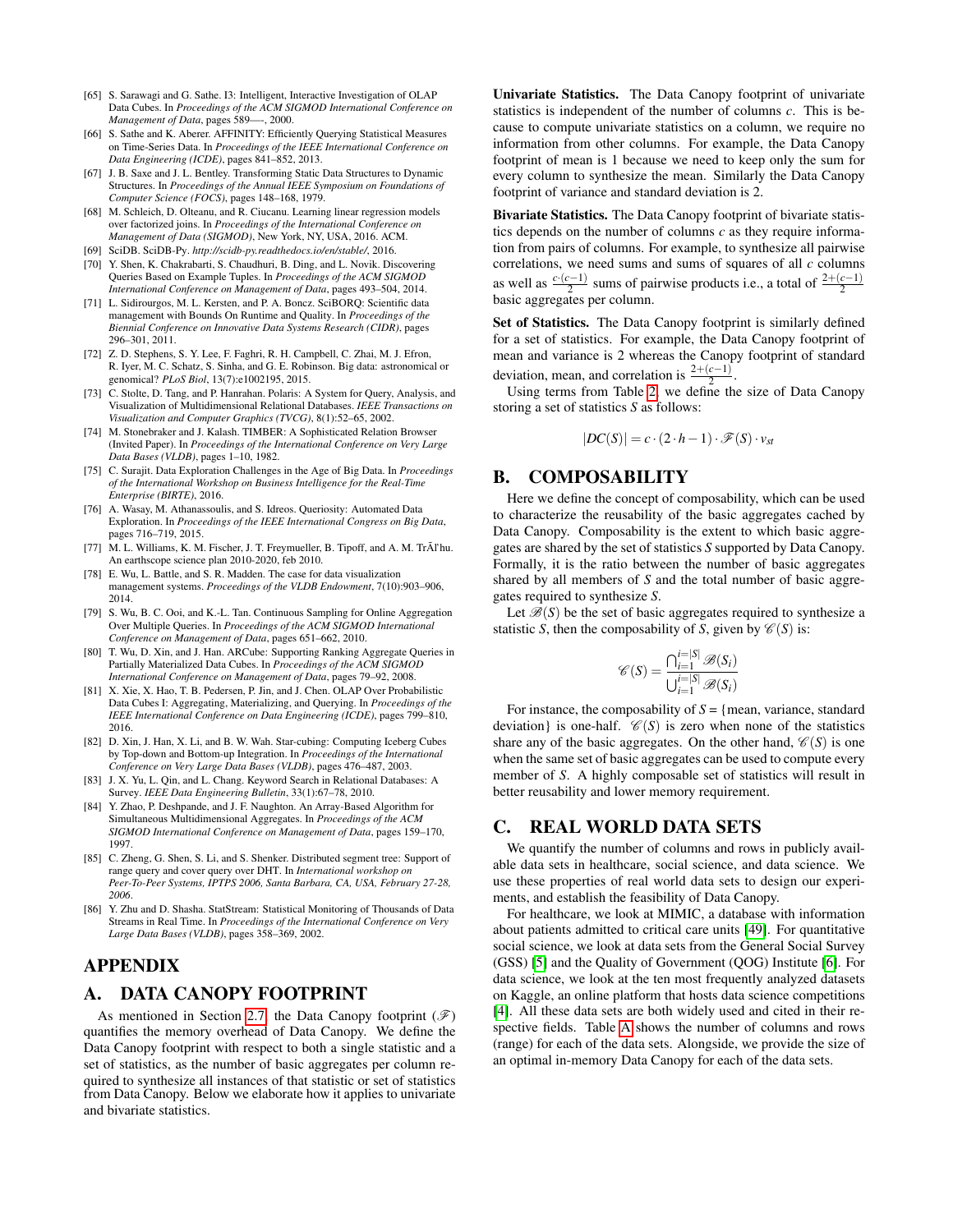<span id="page-14-1"></span>

| Data sets  | Columns (c) | Rows $(r)$     | $max$ IDCI (GB) |
|------------|-------------|----------------|-----------------|
| MIMIC.     | $4 - 27$    | $134 - 33M$    | 0.9             |
| <b>OOG</b> | $44 - 2500$ | 75 - 13885     | 2.9             |
| <b>GSS</b> | $10 - 296$  | $100 - 10M$    | 30.7            |
| Kaggle     | $38 - 211$  | $1.3M - 1.35M$ | 2.1             |

Table A: Typical data sizes for data sets from healthcare, social science, and data science.

# D. SCALABILITY

Here we provide additional experiments for scalability. In particular, we show how Data Canopy scales with hardware contexts and the number of queries.

#### Scaling with HW contexts.

We first show the construction of Data Canopy scales as we increase the number of cores. We construct a complete Data Canopy (on 40 million rows and 100 columns) as we increase the amount of cores. Figure [A](#page-14-2) shows that the construction time of Data Canopy goes down linearly with the number of cores. This is because the basic aggregates can be

<span id="page-14-2"></span>

Figure A: The construction of Data Canopy scales linearly with the number of cores.

computed and cached completely in parallel.

Scaling with the Number of Queries. We now show how Data Canopy scales when we increase the number of queries. We keep the same overall setting as before. We report scaling results only for the range-uniform workloads (U and Z). This is because for the range-zoom-in workloads  $(U_+$  and  $Z_+$ ), Data Canopy is completely built after the first 500 queries. Thus, all future queries are synthesized directly from Data Canopy (with minor data accesses to compute residual ranges), and the average response time remains constant thereafter.

Figure [B](#page-15-2) shows the results. To make it easier to interpret, we report the average response time for every sequence of 50*K* queries. The more queries are processed, the more Data Canopy improves. For example, the last query takes up to  $190.9\times$  less time to compute than the first one. Toward the second half of the query sequence, the pace of improvement decreases as more queries can be synthesized directly from the library of basic aggregates without accessing the base data. The initial improvement in average response time is higher for workload Z as compared to workload U because queries exhibit more locality in the first one; once the library of basic aggregates is constructed, though, performance is nearly the same for both workloads as all queries are resolved directly from this library with only minor access to base data (for residual chunks).

# E. MODEL VERIFICATION

We now verify the query cost model that we developed in Section [2.7.](#page-6-4) Similar to the analysis in Figure [8,](#page-6-1) we vary the chunk size for various number of rows and observe how this affects performance. The results are shown in Figure [C.](#page-15-2) We report the total execution time of 10K queries from the *U* workload on 100 columns.

 $128 \times 128$   $\frac{1}{128}$   $\frac{1}{128}$   $\frac{1}{128}$   $\frac{1}{128}$  we do not need a training process for different machines (e.g., to  $256 \begin{array}{c} 256 \end{array}$   $\begin{array}{c} \boxtimes \\ \boxtimes \end{array}$  An important side-effect of taking advantage of this behavior is that Number of cores mal chunk size of 220 bytes, which we translate to a default chunk There are two observations. First, the experimental results verify the behavior we see from the model in Figure [8.](#page-6-1) That is, there is a convex shape and for all data sizes there is a common chunk size area where we get the optimal overall performance. Second, this area is actually quite large (the *x*-axis is logarithmic) and so picking any chunk size that is close enough to the center of this area gives optimal behavior. A positive side-effect of this is that we do not have to make our query cost model any more complex, i.e., by adding separate weights for when a cache access is a miss or a hit to capture the different latencies (traversing a segment tree will typically cause cache misses while scanning chunks at the endpoints of the query range (residual range) will typically cause a cache miss followed by more than one cache hits). Capturing simply the number of accessed cache lines allows us to get an estimate close enough in the optimal range, i.e., our analysis (as shown in Figure [8\)](#page-6-1) estimates the optimal chunk size to be 220 bytes while Figure [C](#page-15-2) shows that indeed 220 bytes is within the optimal range. figure out the cost of different accesses) - all we need is the cache line size. To fully optimize performance we pick a chunk size that is a multiple of the cache line. That is, the model gives us an optisize of 256 bytes (4 times 64 which is the cache line size).

### F. HANDLING MEMORY PRESSURE

Here we continue our analysis for the scenario when there is increased memory pressure. Specifically, we show how Data Canopy compares with Statsys (our baseline system that shares the codebase with Data Canopy but always compute statistics from data instead of basic aggregates). We set up an experiment with 8GB of main memory and Data Canopy operates in the online mode. The number of columns is fixed to 100 and we vary the number of rows to test the performance of Data Canopy across different stages of Phase 1 and 2 of out-of-memory policy.

Figure [D](#page-15-2) shows the total execution time of 10K queries from the *U* workload under different memory pressures. In Phase 1, Data Canopy remains consistently  $4 \times$  faster than Statsys. As the memory pressure builds up and Data Canopy transition to Phase 2, it continues to give a performance improvement of  $4\times$  even when only 50 percent of the data fits in memory. Under extreme memory pressure (only 25 percent of the data fits in memory) Data Canopy still results in  $2 \times$  performance improvement.

# <span id="page-14-0"></span>G. BIVARIATE STATISTICS FEASIBILITY

Next, we show that under memory pressure Data Canopy can still efficiently support tens of thousands of bivariate statistics over a wide range of data sizes. In this analysis, the main memory budget is set to 16GB, and Data Canopy operates in Phase 2 of the outof-memory policy. The chunk size is equal to a page size (64KB). All univariate segment trees are in memory. Figure [E](#page-15-3) shows the number of bivariate segment trees that Data Canopy supports in the remaining amount of main memory across a wide range of data sizes. Each of the segment trees can be used to answer a bivariate statistic over any range of a pair of columns.

We observe that even for large data sets (1T rows and 1000 columns, data size to memory ratio of 1:250), Data Canopy can still efficiently support up to 10000 bivariate statistics, in addition to all univariate statistics.